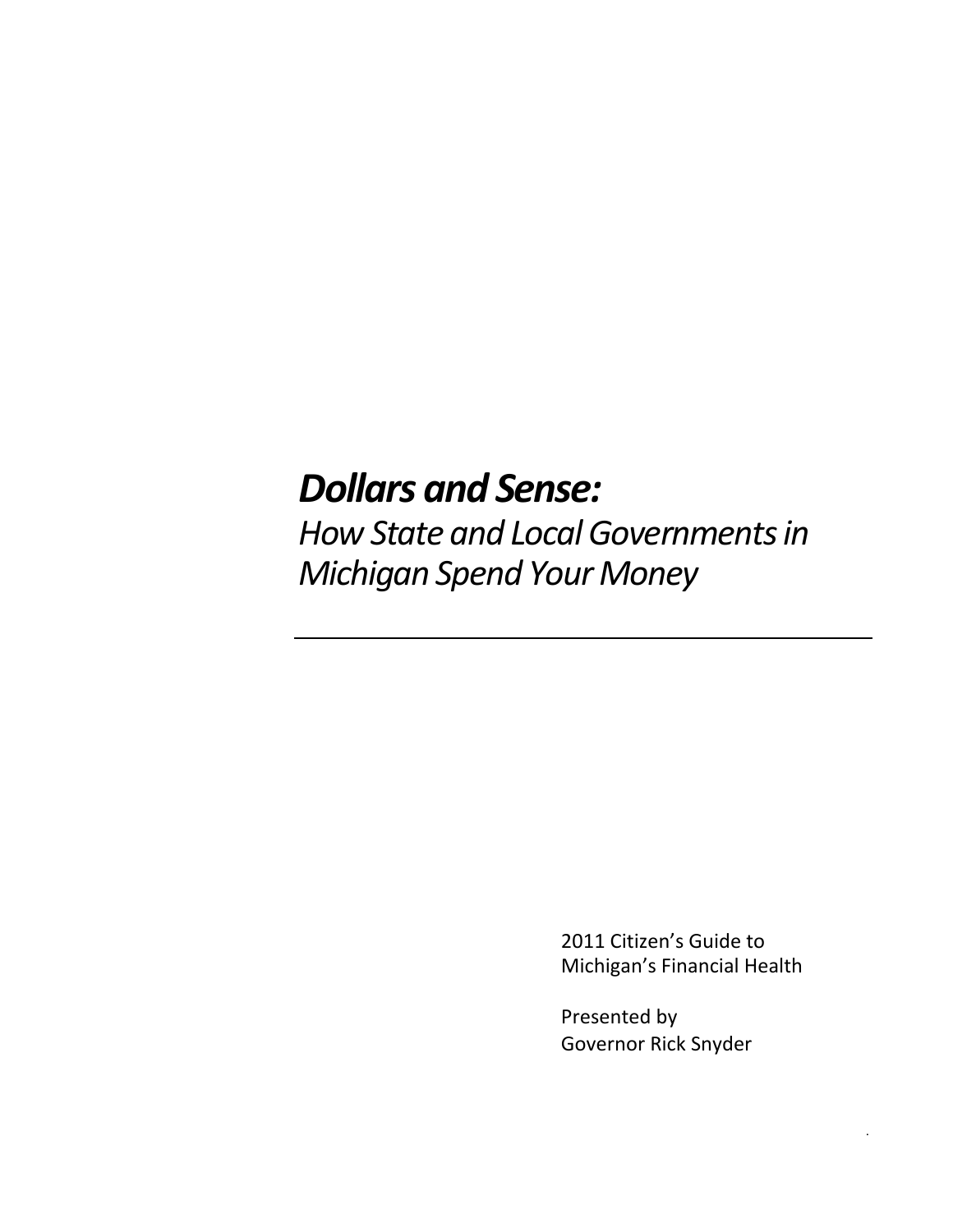#### **KEY TERMS**

There are a few key terms that may be helpful when reading this report. They include:

- **• Budget deficit/surplus.** If there is less money received than paid out in a given fiscal year, there is a budget **deficit** or shortfall. If there is more money received than paid during the fiscal year, a budget **surplus** exists.
- **•Debt.** Just like a homeowner takes out a mortgage, governments can borrow money to pay for certain types of projects. The state has both short-term debt (paid back within the fiscal year) and long-term debt. Debt can be either **general obligation** debt, meaning that the state pays back the debt with regular tax collections and other revenues, or **special revenue** debt, which is paid off over time with revenue from specified sources beyond the usual taxes and service fees.
- **• Fiscal year (FY).** The 12-month period of time during which budgets are allocated or finances are planned. Most households have a fiscal year that runs from January 1 to December 31 (that's the period for which we pay personal income taxes in April), while state government uses an October 1 - September 30 fiscal year. Some local units of government, including public schools, use a July 1 - June 30 fiscal year, while others operate on a typical calendar year.
- **• Fund balance.** Once all the bills for the year have been paid out of a certain fund, whatever is left over is called the fund balance. When a fund balance is less than zero, you'll see the number shown with parentheses around it. Deficits cause fund balances to decrease, while surpluses cause them to increase.
- **• Major funds.** These are the primary sources of money from which the state pays most of its bills. They are the General Fund (which pays for a variety of government operations), the School Aid Fund (which pays for most of K-12 education), and the Budget Stabilization Fund (which is the "rainy day" fund that the state can tap into during tough economic times).
- **• Public authorities.** The state can establish public, independent authorities to carry out specific tasks and issue debt tied to a specific project or type of project. For example, the Mackinac Bridge Authority was established to construct, operate, and maintain the bridge connecting the upper and lower peninsulas of Michigan.
- **• Public budget gap.** A novel measure, similar to the deficit, used to measure the extent to which a government is falling short of covering its current and long-term obligations in a fiscal period. The budget gap takes into account the budget deficit, as well as any new obligations that the government has failed to cover such as **employee pensions or retiree health care.**
- **• Reserved/Restricted funds.** Some funds are considered to be "reserved" or "restricted" for a specific purpose, and cannot be spent for anything else.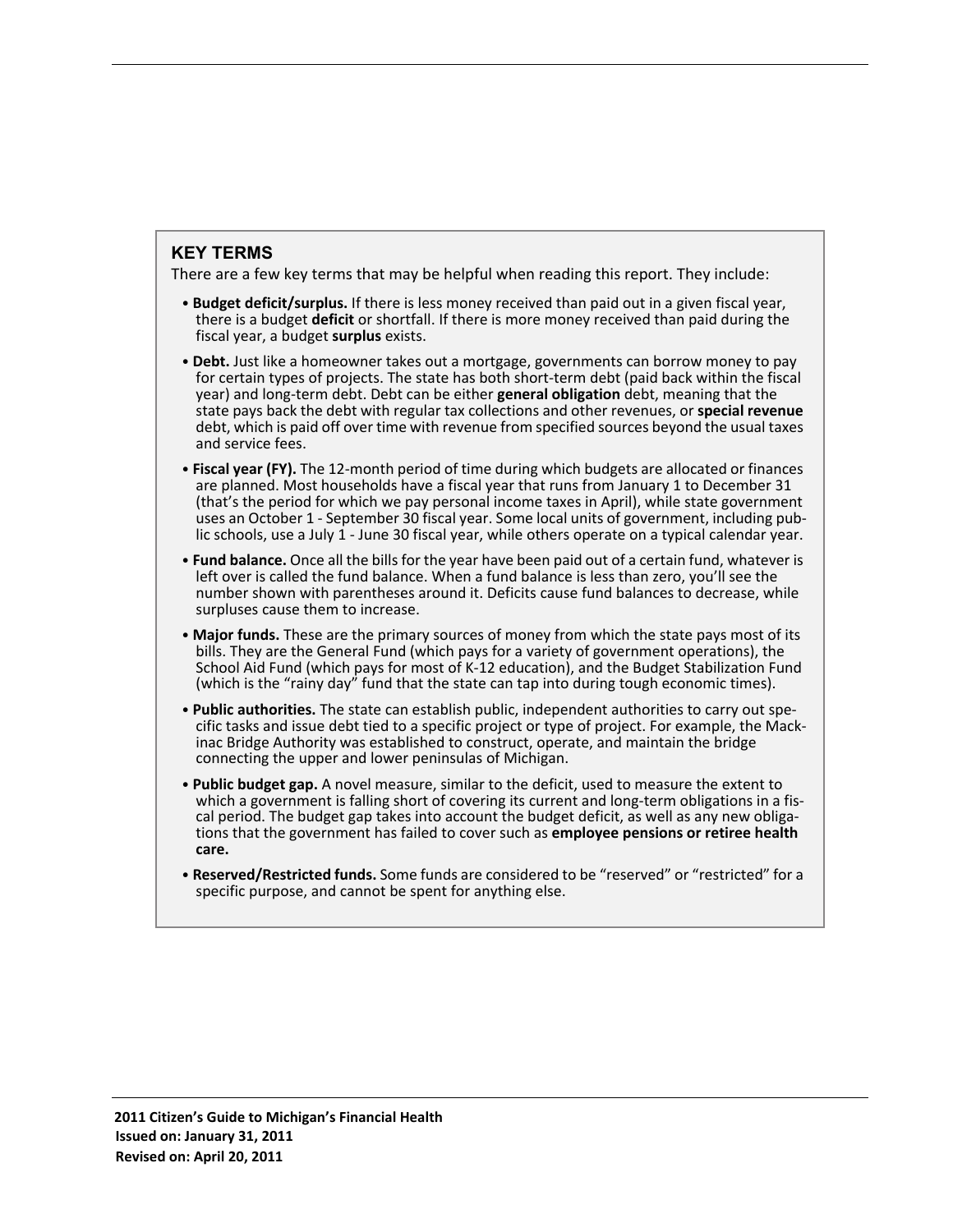# *Table of Contents*

| Where We're Headed:<br>Michigan's Economic and Demographic Trends  4                  |
|---------------------------------------------------------------------------------------|
|                                                                                       |
| How Taxpayer Money Is Spent:<br>Government Revenues and Expenditures  6               |
| Difference in Public and Private Sector Compensation  9                               |
|                                                                                       |
| Cash On Hand and Internal Borrowing 13<br>Pension and Retiree Health Care Obligations |
| How This Report Was Developed 22                                                      |
|                                                                                       |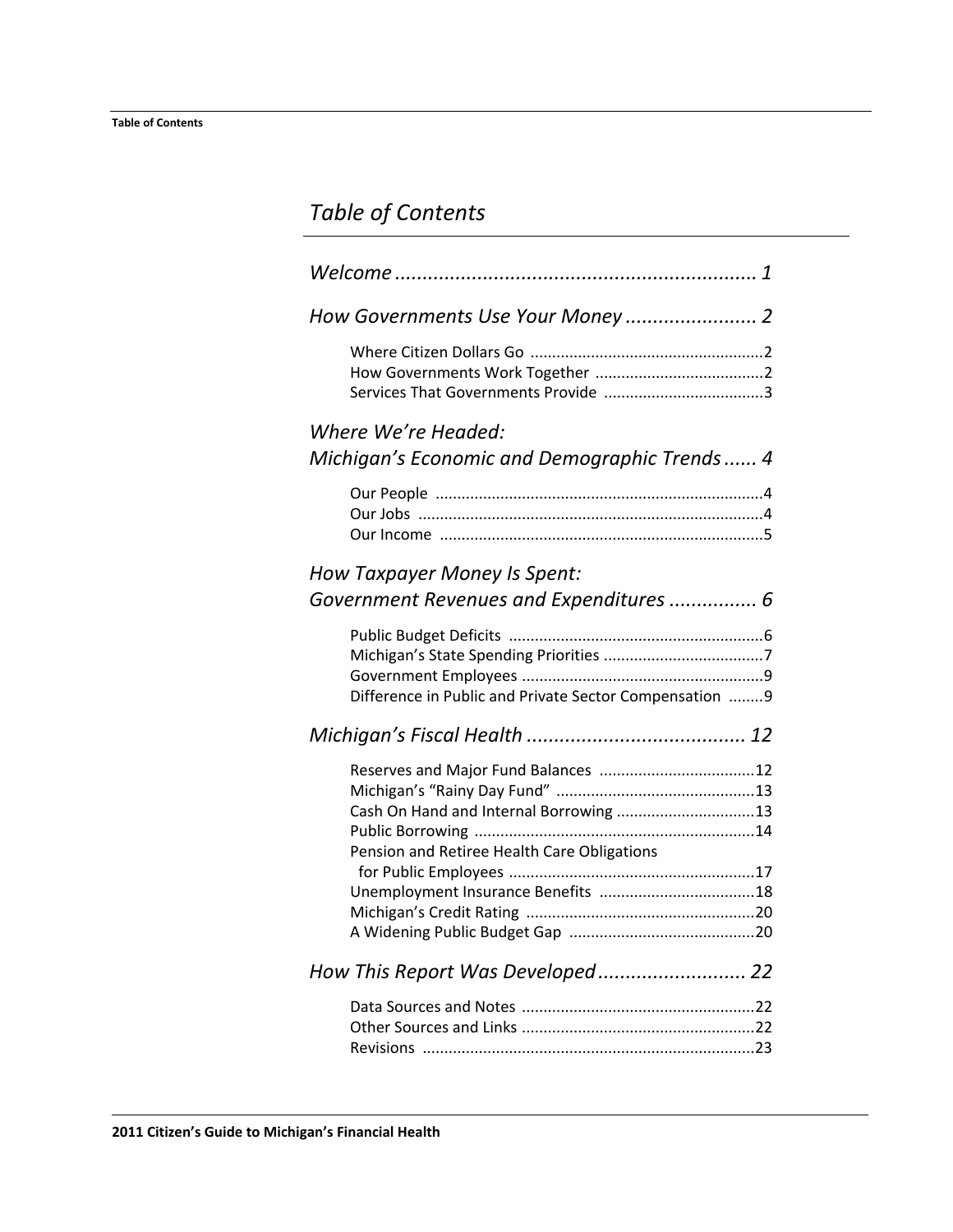

#### Governor Rick Snyder

<span id="page-3-0"></span>Greetings,

All Michigan residents have a vested interest in the economic future of our state. We need all hands on deck as we sort out the ideas, resources and action steps necessary to get us back on course toward prosperity and growth. This report is intended to provide ALL citizens with an assessment of the financial health of Michigan's state and local governments. **For every \$7 earned in Michigan, \$1 is sent to state and local government in the form of taxes, fees, and charges for services.** As a taxpayer, you deserve to know what your dollars are buying, and have a voice in making sure those services and programs are going to be appropriate to righting our ship. This report provides information on:

- **•** How taxes and fees are collected and used across our state;
- **•** The long-term consequences of today's budget decisions—borrowing, debt levels, budget reserves; and
- **•** The bills that are mounting for the future, such as public employee pensions and federal loans.

For this report, we have used the most recent information available. In most cases, this is for the 12-month period ending September 30, 2010. What does this report show? Largely, we find the following:

- **• Michigan residents are earning less than a decade ago. Lower incomes mean less tax revenue and an increased need for government services.** The result has been an ongoing structural imbalance in the state's finances;
- **• Many governments in Michigan are spending more than they are taking in.** To support their spending, they have drained their savings, borrowed money, and failed to put money away for liabilities they know are on the horizon.
- **• Michigan has been unable to invest in its future.** State government expenditures on infrastructure and higher education, among other areas, have declined over the past decade;
- **• State employee compensation in Michigan has grown while private sector compensation has fallen**, inhibiting taxpayers' ability to support the salaries and benefits of public employees, or to meet critical investment needs and assist Michigan citizens in financial distress. **The state's future has been mortgaged through extensive borrowing and accumulation of unfunded pension and retiree health care liabilities;**
- **• Years of high unemployment have rendered our unemployment compensation fund insolvent** and created a greater demand for government services. Our system simply wasn't built for this sustained level of hardship.

Once you have read this report, you are invited to make your voice heard. Bring your ideas to the table, share your opinions, contact your legislator or my office, and help us enact the change necessary to get Michigan back on track. Only by working together can we bring about the change necessary to stabilize Michigan's economy and get our citizens working again.

Thank you to the following organizations for working on this report: Business Leaders for Michigan for leading its development and Anderson Economic Group, Citizens Research Council of Michigan, the Michigan Association of Certified Public Accountants, and the Michigan Government Finance Officers Association for providing valuable input. And many thanks to you, our readers, for your interest and for being part of the historic change that will make Michigan a leader in the new economy.

Sincerely,

Hovemor Ruk Supler

Governor Rick Snyder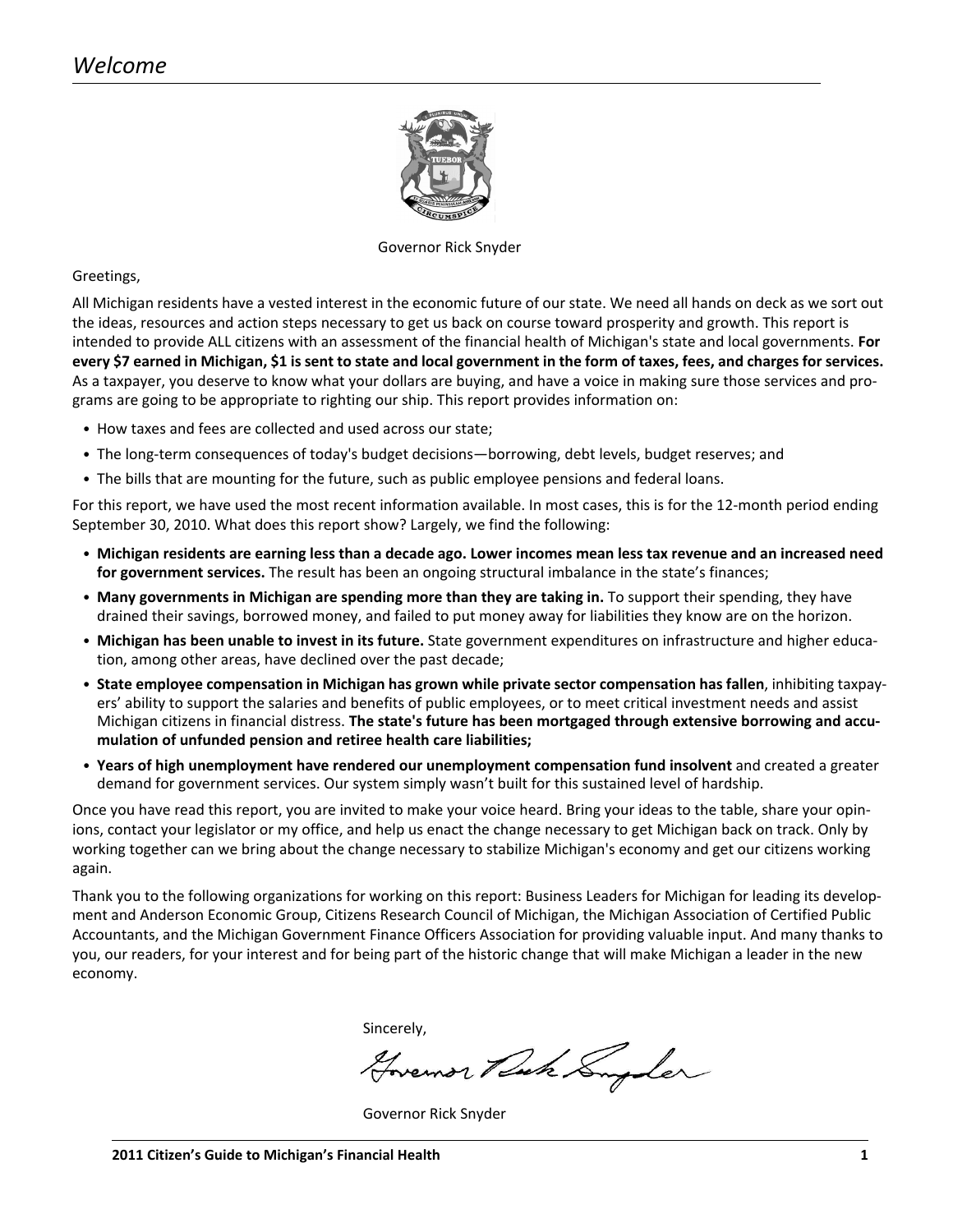# <span id="page-4-0"></span>*How Governments Use Your Money*

<span id="page-4-1"></span>**WHERE CITIZEN DOLLARS GO For every \$7 you earn in Michigan, you pay \$1 in taxes, fees, and charges for services to state and local governments.**<sup>1</sup> Where does that money go? What benefit do you receive in exchange for these dollars? [Figure 1](#page-4-3) shows that in FY 2010, Michigan citizens paid \$50.4 billion in taxes, fees, and charges for services to state and local governments. Local governments include counties, cities, villages, townships, and some local authorities. Though schools are technically local units of government, they are often presented separately in this report.



#### <span id="page-4-3"></span>**FIGURE 1. Where Your Money Goes, FY 2010**

*Sources: Data is for FY 2010. State data is from the unaudited FY 2010 CAFR. Local data is from AEG estimates for FY 2010, based on 2008 U.S. Census of Governments State & Local Finances Survey. Analysis: Anderson Economic Group, LLC*

#### <span id="page-4-2"></span>**HOW GOVERNMENTS WORK TOGETHER**

Governments often receive revenues from other government entities. [Figure 2 on](#page-5-1)  [page 3](#page-5-1) shows how these tax dollars and other sources of revenue flow between state, local, and federal governments. For example, most of the money provided to the state via the sales tax is sent to local school districts for K-12 public education. Local and state governments also receive money from the federal government to pay for services such as roads and health care for low-income residents. The arrows in [Figure 2 on page 3](#page-5-1) show transfers from one government entity to another in Michigan. The table immediately following the figure shows how all of these contributions add up to the total revenues of these government entities. As we discuss later in this report, state and local governments (including schools) received \$82.5 billion in revenues in FY 2010.

<sup>1.</sup> The amount of dollars earned in Michigan per dollar sent to governments is derived by dividing total personal income in the state (\$342.3 billion) in the year 2009 by the amount of money state and local governments collected in taxes, fees, and charges for service (\$50.1 billion) for FY 2009.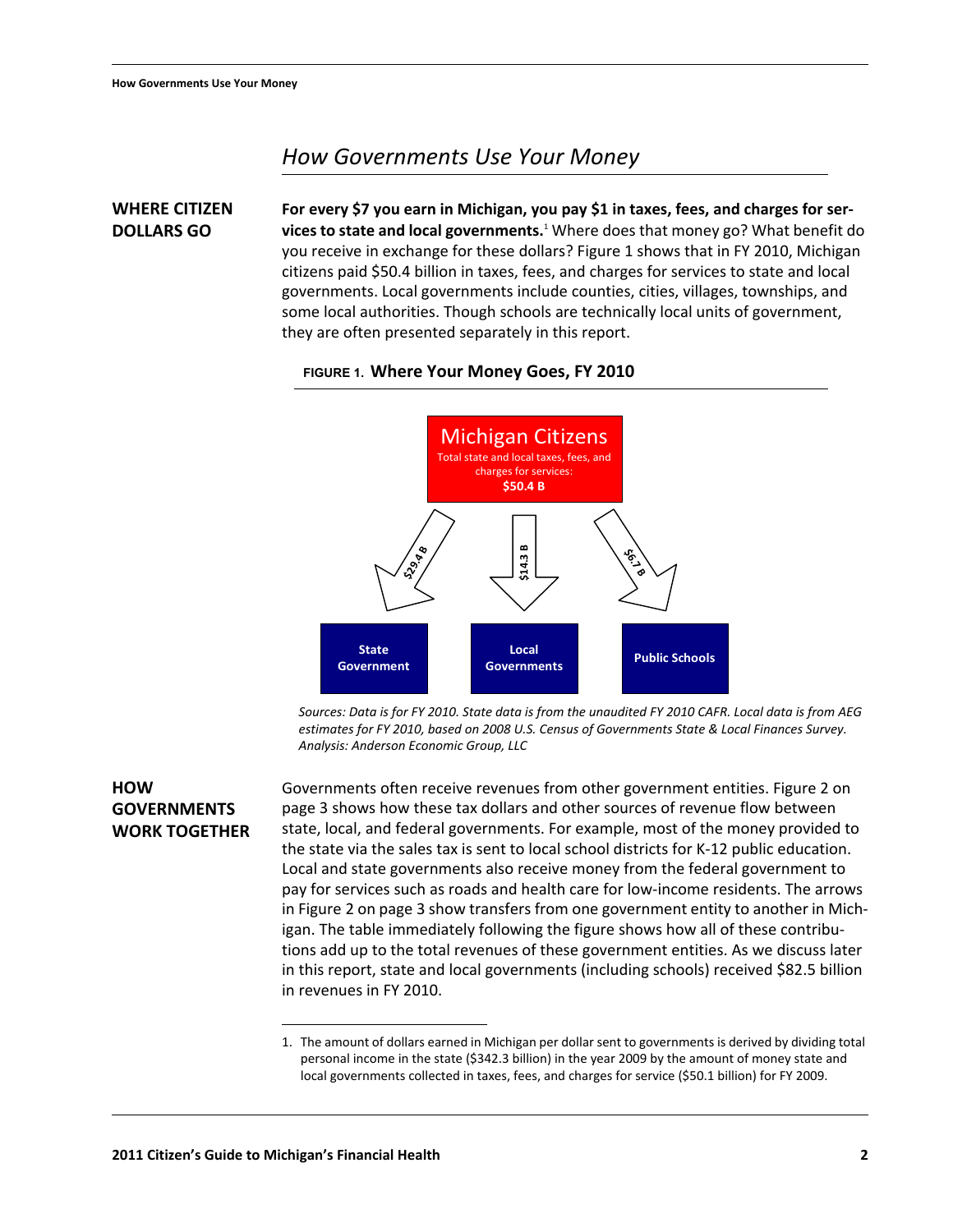

#### <span id="page-5-1"></span>**FIGURE 2. Cash Flow Between Governments**

*Sources: FY 2010 Michigan CAFR; U.S. Census Bureau Survey of State & Local Finances; AEG estimates Analysis: Anderson Economic Group, LLC*

*Note: Money provided by the federal government to the state government for public schools is shown as a transfer from the federal government to public schools.*

| Who Funds Michigan's State and Local Governments?, FY 2010 |                                                    |                |                                 |                                |  |  |  |
|------------------------------------------------------------|----------------------------------------------------|----------------|---------------------------------|--------------------------------|--|--|--|
|                                                            | Local<br><b>State</b><br>Government<br>Governments |                | <b>Public Schools</b><br>(K-12) | <b>Total Funds</b><br>Provided |  |  |  |
| <b>Michigan Citizens</b>                                   | \$29.4 billion                                     | \$14.3 billion | \$6.7 billion                   | \$50.4 billion                 |  |  |  |
| <b>Federal Government</b>                                  | \$22.2 billion                                     | \$2.6 billion  | \$2.6 billion                   | \$27.4 billion                 |  |  |  |
| Other                                                      | \$0.8 billion                                      | \$3.2 billion  | \$0.6 billion                   | \$4.4 billion                  |  |  |  |
|                                                            |                                                    |                |                                 | \$82.5 billion                 |  |  |  |
| Transfers from State Government:                           |                                                    | \$8.0 billion  | \$10.8 billion                  |                                |  |  |  |
| <b>TOTAL REVENUES</b>                                      | \$52.5 billion                                     | \$26.0 billion | \$20.7 billion                  |                                |  |  |  |

*Sources: Michigan CAFR, U.S. Census Bureau Survey of State & Local Finances, AEG estimates Analysis: Anderson Economic Group, LLC*

### <span id="page-5-0"></span>**SERVICES THAT GOVERNMENTS PROVIDE**

Where does this money go? In general, state and local governments collect money in the form of taxes and fees and use it to coordinate delivery of public services, including, but not limited to:

- **•** Community health (Medicaid, local public health, and mental health services)
- **•** Human services (cash assistance, food stamps, child foster care, disability insurance)
- **•** Corrections and law enforcement
- **•** Infrastructure (roads and bridges)
- **•** Resource protection
- **•** Elementary and high school education
- **•** Higher education (community colleges and universities)
- **•** Planning, zoning, and economic development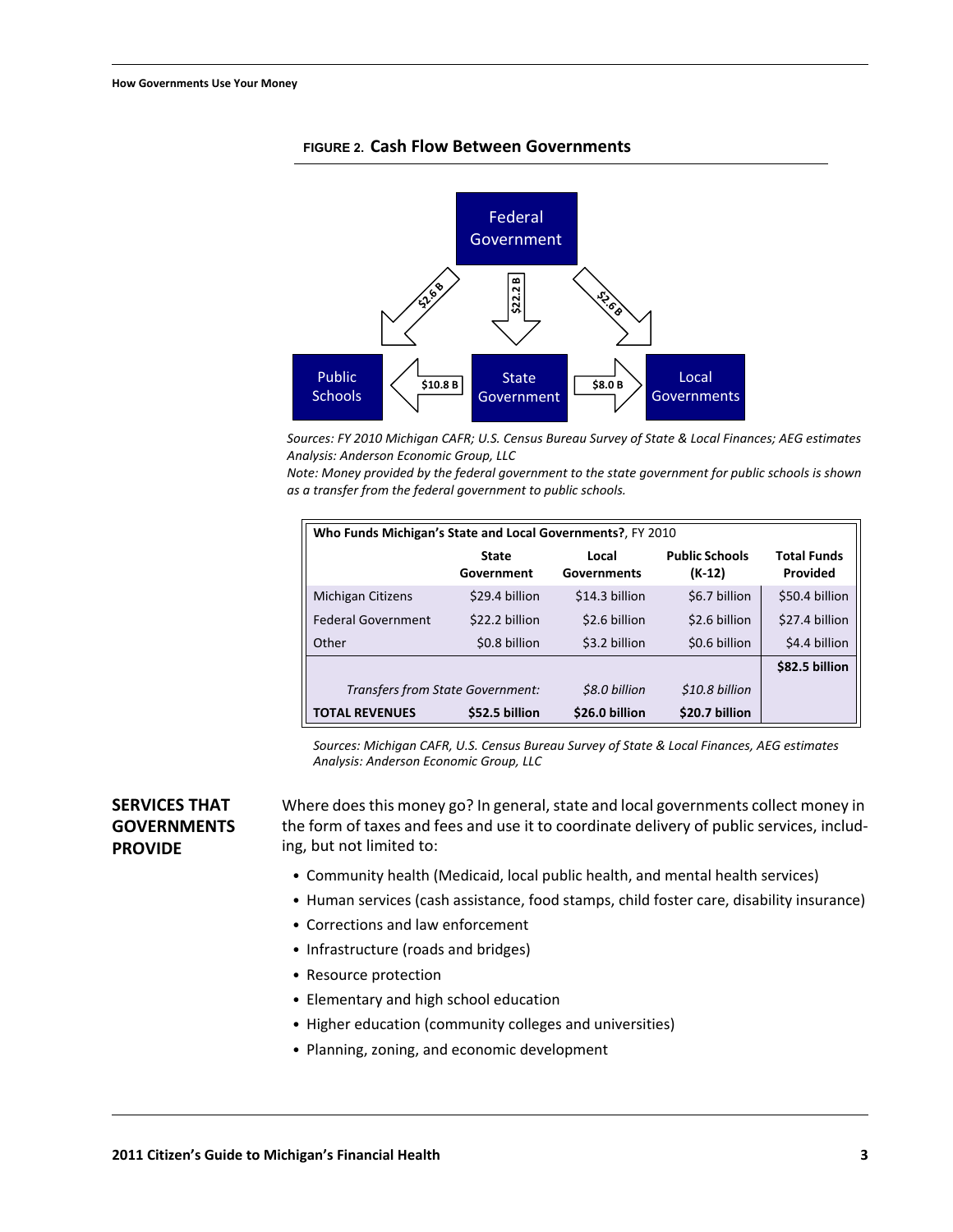# <span id="page-6-0"></span>*Where We're Headed: Michigan's Economic and Demographic Trends*

It is no secret that Michigan's economy has been flagging for some time. People need government services more than ever as they struggle with unemployment and economic hardship. But fewer jobs also mean fewer dollars in tax revenue to support these services. This fundamental tension is, in a nutshell, the current challenge facing our state. Long-term trends in our population and our economy compound this challenge.

<span id="page-6-1"></span>**OUR PEOPLE Michigan's population is aging.** As shown in [Figure 3,](#page-6-3) the number of Michigan residents below the age of 60 declined between 2000 and 2010 while the number over 60 increased. Aging is a national phenomenon due to the size of the baby-boomer generation, but the situation is more acute in Michigan where there is also a reduction in the number of young people. People over the age of 60 provide less tax revenue on average because pension income is exempt from the state income tax, while they tend to require as many or more public services (e.g. health care). They also consume less, yielding lower sales tax revenue.

<span id="page-6-3"></span>

#### **FIGURE 3. Michigan Population Aging—Fewer Younger Workers**

Please purchase 'e-PDF Converter and Creator' on http://www.e-pdfconverter.com to remove this message. *Analysis: Anderson Economic Group, LLC Source: U.S. Census Bureau, Population Estimates, 2000Ͳ2009; 2010 Census data*

<span id="page-6-2"></span>**OUR JOBS Michigan's unemployment is high.** Employment in Michigan has been affected by the poor economy. Between 2000 and 2010, the unemployment rate in Michigan increased from 3% to over 14%—well above the national rate of 10%. Michigan pri**vate sector job losses were equivalent to twoͲthirds of all jobs lost in the U.S. between January 2000 and January 2010.**<sup>2</sup> This has lowered tax revenue and

<sup>2.</sup> Nonfarm employment data is from the U.S. Bureau of Labor Statistics, State and Area Employment, Hour and Earnings, and the Current Employment Statistics survey (national).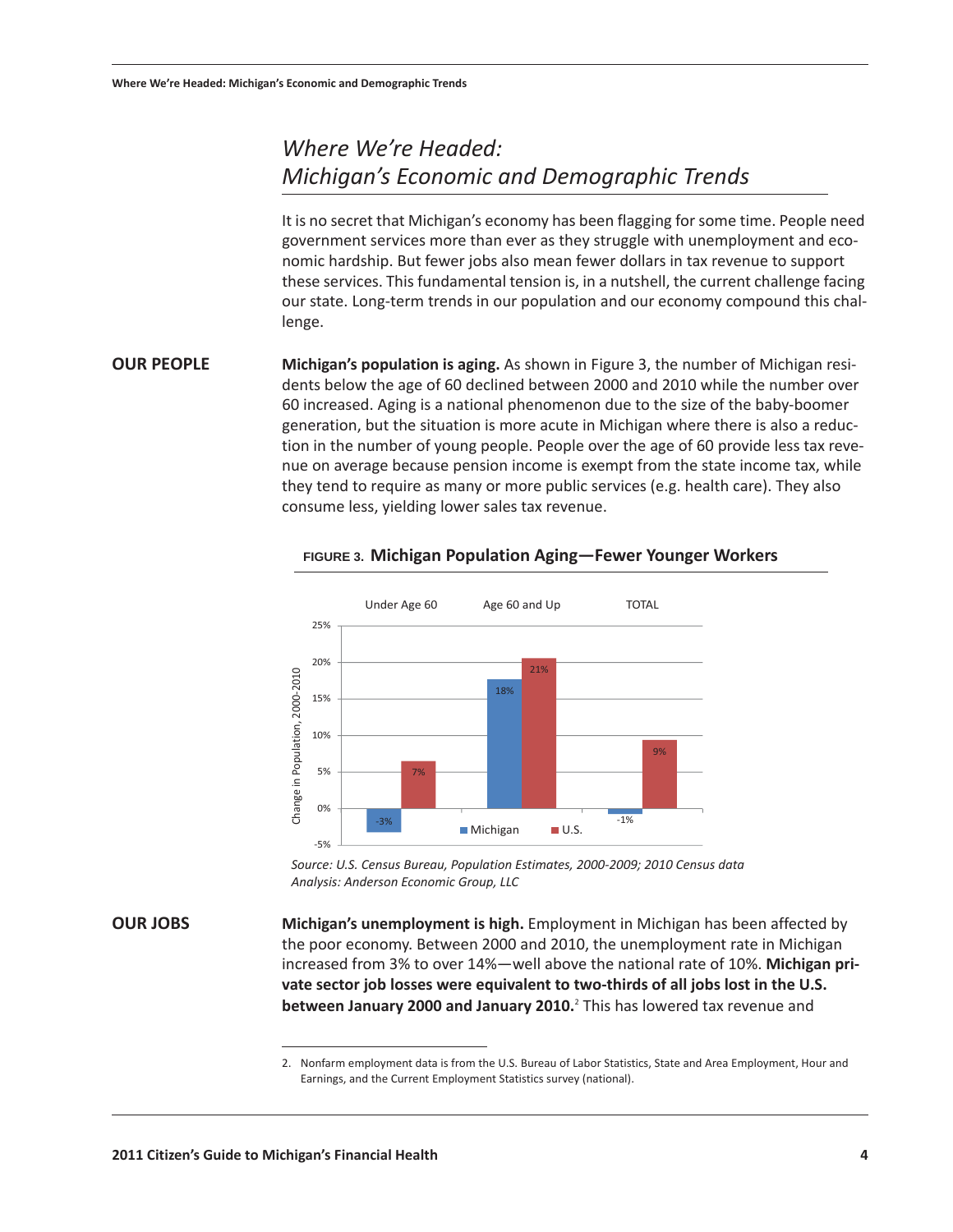increased demand for unemployment benefits from the state, which we discuss in more detail in ["Unemployment Insurance Benefits" on page 18](#page-20-1).

<span id="page-7-0"></span>**OUR INCOME Michigan's families are among the poorest in the nation.** Michigan's income levels have grown slowly during the past fifteen years, largely due to high unem-

*Michigan now ranks 37th in per capita income among all 50 states—and our families are among the poorest in the nation.*

ployment and an aging population. Personal income grew by only 7% between 1995 and 2009, compared with U.S. growth of 35% during the same period. In 2000, per capita income in Michigan (in 2009 dollars) was \$37,195. By 2009, this had fallen to \$34,812. This is lower than the national average of \$39,626. **Michigan now ranks 37th in per capita income among all 50 states—and our families are among the poorest in the nation.** See [Figure 4](#page-7-1).



<span id="page-7-1"></span>**FIGURE 4. Michigan Has Lagged Behind the Nation in Income Growth**

*Source: Bureau of Economic Analysis Regional Information Systems Analysis: Anderson Economic Group, LLC*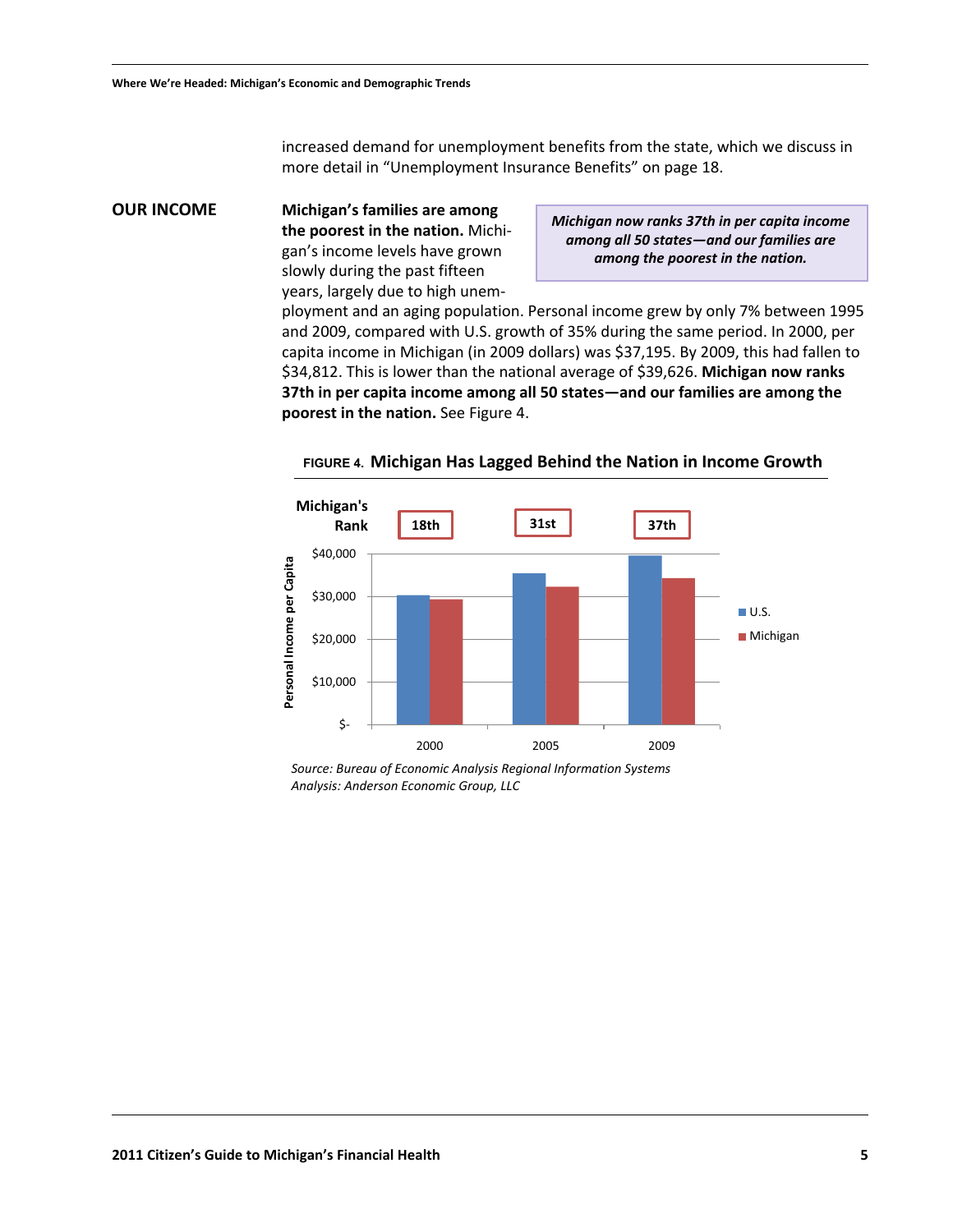**DEFICITS**

# <span id="page-8-0"></span>*How Taxpayer Money Is Spent: Government Revenues and Expenditures*

<span id="page-8-1"></span>**PUBLIC BUDGET Many governments in Michigan are spending more than they take in.** In total, state and local governments (including public schools) received \$82.5 billion in revenue and spent \$84.8 billion in FY 2010. This accounts for revenues from all sources, including taxes, service and permit fees, and federal dollars. It includes all primary government spending, not just the major funds such as the General Fund and School Aid Fund. Here's the budget equation for Michigan governments in 2010, in plain and simple terms:

| State & Local Government Spending in Michigan, FY 2010 |                |  |  |  |
|--------------------------------------------------------|----------------|--|--|--|
| Government took in:                                    | \$82.5 billion |  |  |  |
| Government spent:                                      | \$84.8 billion |  |  |  |
| Difference:                                            | (52.3 billion) |  |  |  |



#### <span id="page-8-2"></span>**FIGURE 5. Spending Levels Often Exceed Revenues, FY 2001-FY 2010**

*Source: State data from the Statement of Activities, Michigan CAFR. Local data is from the U.S. Census of Governments, State and Local Finance Survey with AEG Projections for FY 2010 Analysis: Anderson Economic Group, LLC*

*Note: Local government data (which includes public schools) is unaudited survey data compiled by the U.S. Census Bureau. This was the best data available.*

Michigan governments spent more than they received in 2010. *This is not a rare or new thing*. As shown in [Figure 5](#page-8-2) above, **Michigan's state and local units of government have regularly spent more money than they have taken in since 2001.** In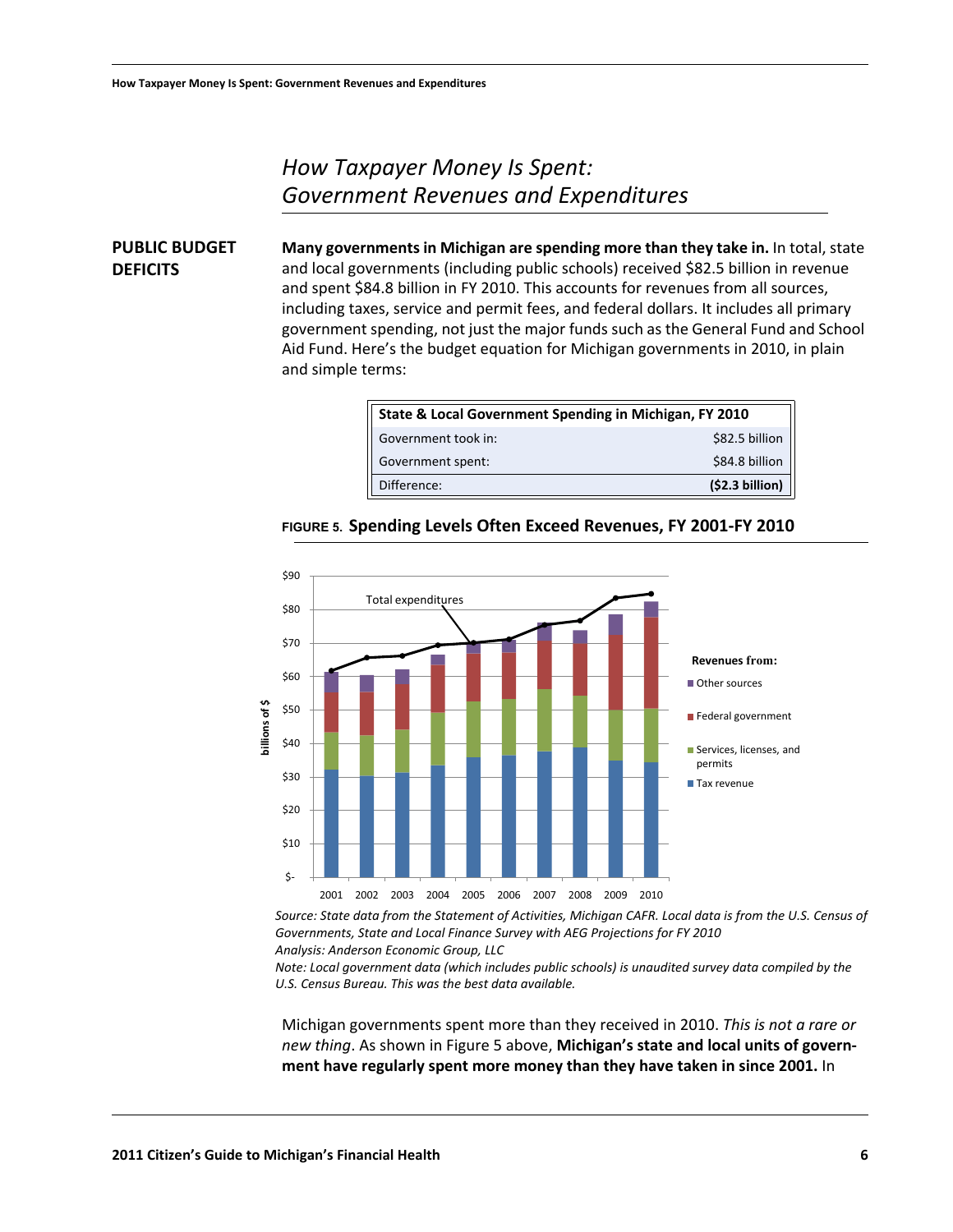2010, state government had a primary government deficit of almost \$1 billion while local governments, taken together, had a deficit of about \$1.2 billion. The state government covered its shortfall in 2010 with \$1.2 billion in loans from the federal government for unemployment insurance, which will be repaid by Michigan employers later on.

**Public Revenues.** [Figure 6](#page-9-1) shows a breakdown of the dollars moving in and out of state and local governments during 2010. On the revenue side, taxes make up approximately 42% of total revenue, with property taxes at 15% of total revenue, followed by sales and use taxes, and personal income taxes. In 2010, federal funds provided a third of the revenue to Michigan's state and local governments, while charges for services and permit fees accounted for 16% of revenue. Revenues from the federal government have been elevated over the last two years due to temporary federal programs, like the American Reinvestment and Recovery Act (the stimulus package) and extensions of unemployment benefits.

**Public Expenditures.** Elementary and high school education; health services and hospitals; and human services (including welfare, disability insurance, and the food stamp program) account for almost half of all public expenditures.



#### <span id="page-9-1"></span>**FIGURE 6. Public Revenues and Expenditures by Category, FY 2010**

*Source: State data is from the Michigan CAFR. Local data is from the FY 2008 U.S. Census of Governments State and Local Finance Survey, with AEG Projections for FY 2010 Analysis: Anderson Economic Group, LLC*

### <span id="page-9-0"></span>**MICHIGAN'S STATE SPENDING PRIORITIES**

**Michigan's state government has not been able to make investments that might spur economic growth, but rather has had to meet heightened demand for community health and human services.** The largest expenditure category for the *state* government alone (the previous section included local government and schools, as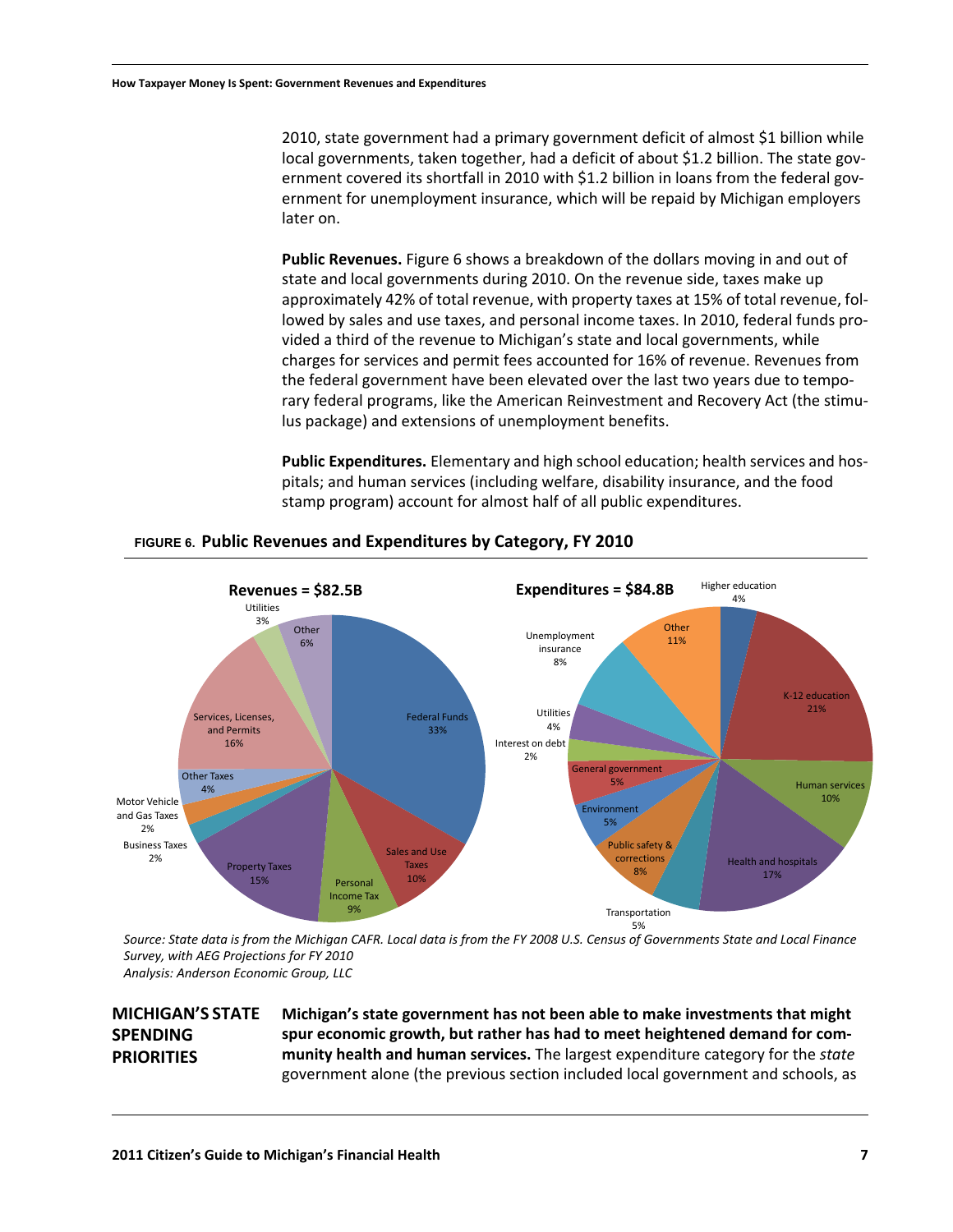well) is community health (Medicaid and mental health services, for example), followed by K-12 education, and human services (e.g. disability insurance, cash assistance, the food stamp program, child foster care programs). These three categories accounted for 75% of total appropriations by the state government this past fiscal year. *Appropriations* are funds allotted to state departments by the legislature.

| <b>State Government Appropriations, FY 2010</b> |                |       |  |  |  |
|-------------------------------------------------|----------------|-------|--|--|--|
| Community health                                | \$13.6 billion | 29.8% |  |  |  |
| K-12 education                                  | \$12.8 billion | 28.1% |  |  |  |
| Human services                                  | \$7.8 billion  | 17.1% |  |  |  |
| Other                                           | \$11.4 billion | 25.0% |  |  |  |
| <b>TOTAL</b>                                    | \$45.6 billion |       |  |  |  |

*Source: Michigan House Fiscal Agency*

*Note: Total appropriations do not match up exactly with total expenditures because accounting methods for the two are different and not all state government expenditures are appropriations.*

**Not only are human services and community health two of the largest spending categories, they have been growing at the fastest rate over the past ten years.** While human services and community health increased at twice the rate of inflation, almost all other categories remained flat or lost funding over the same period.





*Source: Michigan Senate Fiscal Agency; House Fiscal Agency for FY 2010; U.S. Bureau of Labor Statistics for inflation Analysis: Anderson Economic Group, LLC*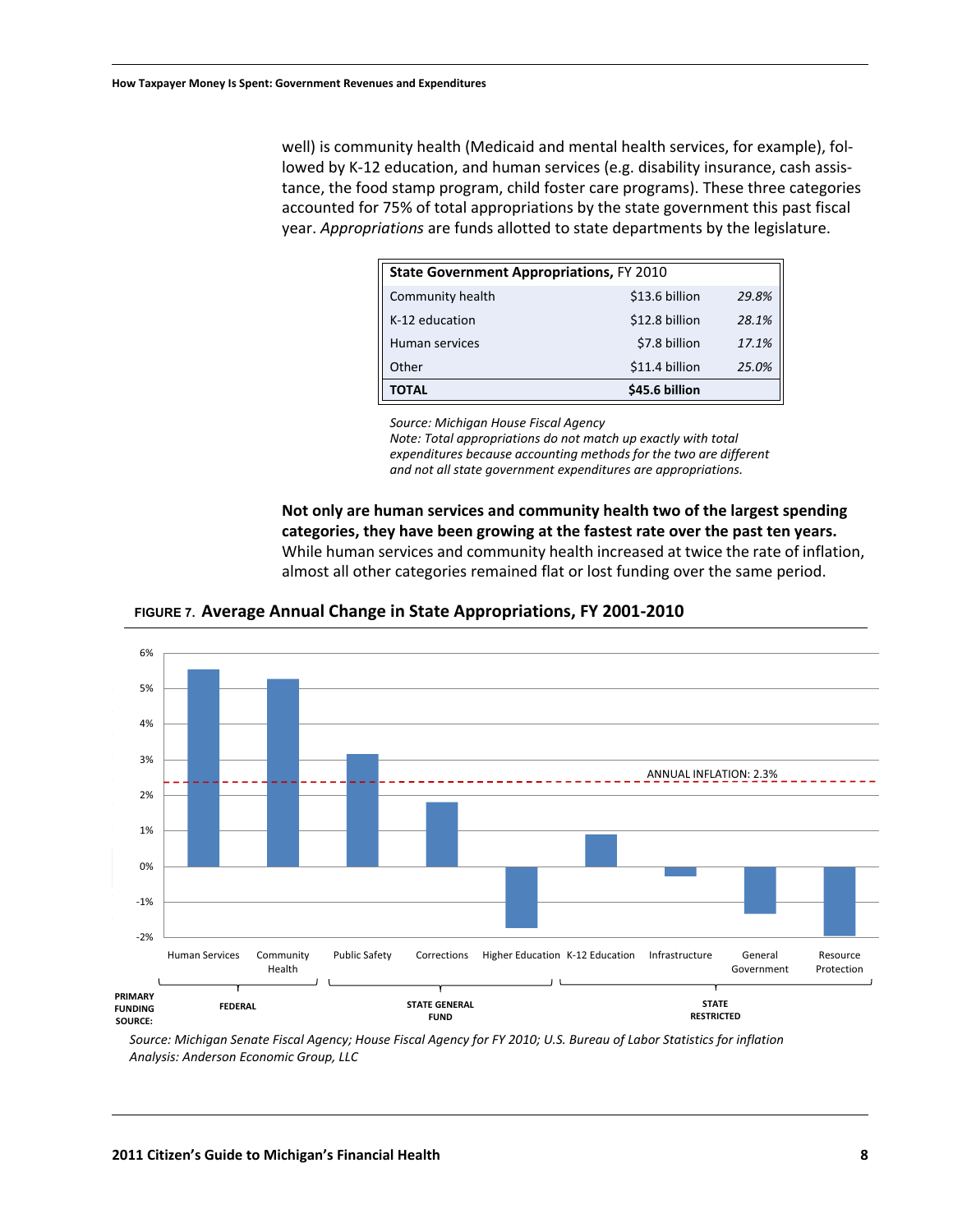Spending growth on public safety outpaced inflation, but spending on public safety only represents 2% of state government spending. Spending on K-12 education has gone up less than 1% per year, on average, over the past decade, while expenditures on infrastructure, general government, higher education (including community colleges and public universities), and resource protection (including agriculture) have all declined. Much of the appropriations in the "general government" category go to revenue sharing, which is the allocation of a share of state sales tax revenue to local governments. (The Constitution requires a given amount of revenue sharing, but there is also a discretionary component.) State appropriations for revenue sharing decreased one-third from \$1.5 billion in 2002 to \$1.0 billion in 2010, accounting for all of the decline in this category.

#### <span id="page-11-0"></span>**GOVERNMENT EMPLOYEES In Michigan, the public sector (including all state, local, federal, military, and public school employees) made up 15% of the state's workforce in 2010.** In that year, the state government employed 50,615 classified and almost 3,000 unclassified (e.g. judges, elected officials) workers. In addition, there are approximately 400,000 local government employees in the state.<sup>3</sup> Between 1990 and 2010 the number of classified state employees fell by almost a quarter. Meanwhile, the number of local government employees peaked in 2003 and has since nearly returned to 1995 levels.

| Public Sector Employment in Michigan, 1990-2009<br>1990<br>1995<br>2005<br>2009<br>2000 |         |         |         |         |         | %<br>Change<br><b>Since</b><br>1990: |
|-----------------------------------------------------------------------------------------|---------|---------|---------|---------|---------|--------------------------------------|
| Local Government (including<br>public school employees)                                 | 388.144 | 400.634 | 443.061 | 446.807 | 407.693 | 5%                                   |
| <b>State Government</b>                                                                 | 66,791  | 62.672  | 61,493  | 52.614  | 51,699  | $-23%$                               |

*Sources: Michigan Civil Service Commission, Annual Workforce Reports; Bureau of Economic Analysis, Regional Economic Information System*

*Analysis: Anderson Economic Group, LLC*

### <span id="page-11-1"></span>**DIFFERENCE IN PUBLIC AND PRIVATE SECTOR COMPENSATION**

**Real (inflation-adjusted) compensation of state and local government employees (including salary, wages, and benefits) has increased during the last 10 years while real private sector compensation has declined.** Between 2000 and 2009, compensation of the average private sector worker fell 4% while it increased 19% for state government employees and 13% for local government employees (local government employees includes teachers and other employees of school districts).

[Figure 8](#page-12-0) on the following page shows the average compensation of private sector workers, state government employees, and local government employ-

*Average annual compensation of state employees (including salary, wages, and benefits) was over 60% higher than average annual compensation of private sector workers in 2009.*

<sup>3.</sup> Local government employees and compensation are from the U.S. Bureau of Economic Analysis Regional Economic Information System data for 2009.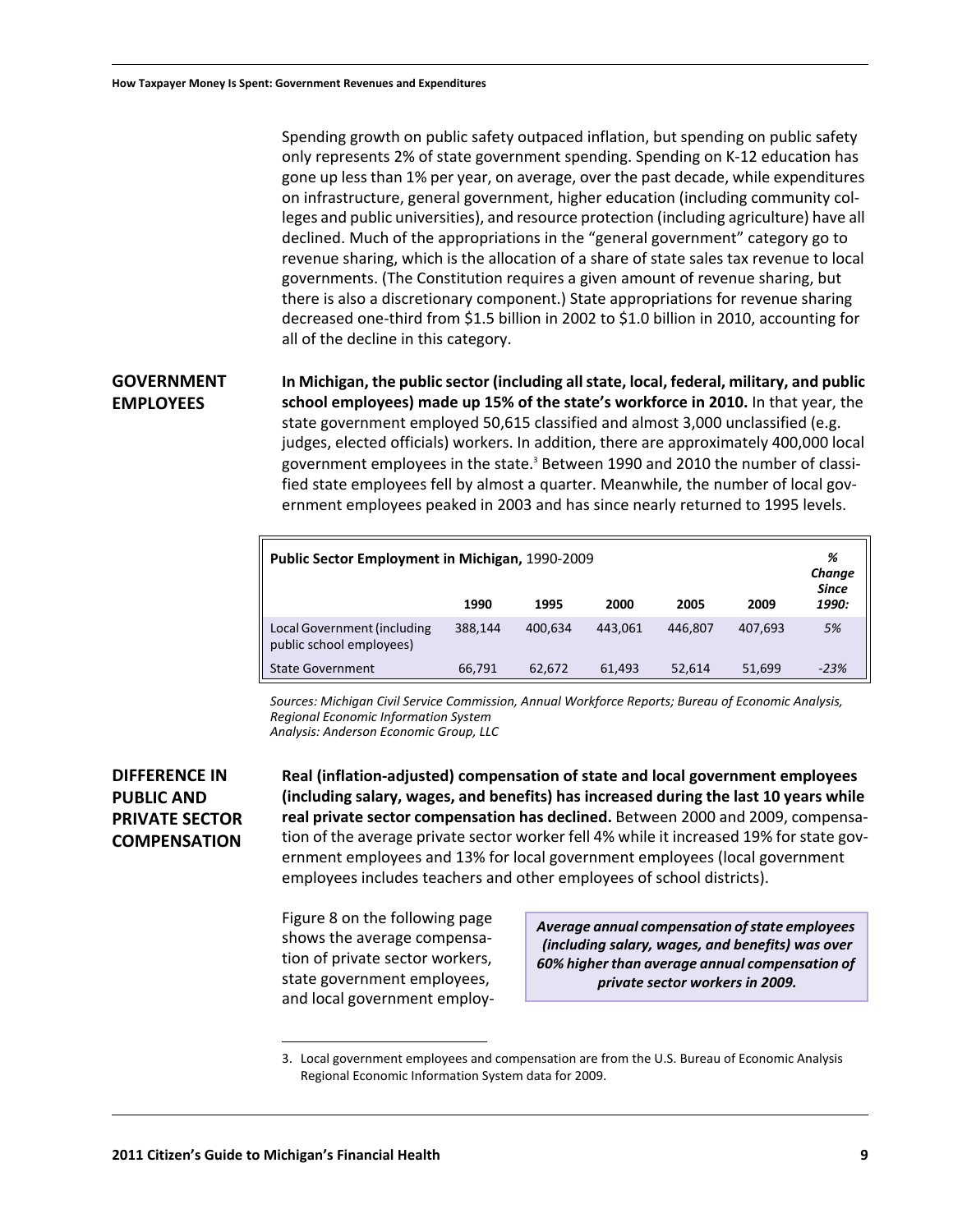ees. While average compensation for local and state government workers has grown, there has not been a corresponding increase in private sector compensation to support this growth.

<span id="page-12-0"></span>

**FIGURE 8. State Employee Average Compensation Exceeds That of the Private Sector**

*Note: Employee compensation includes salary, wages, pension benefits, and health insurance benefits. Source: Local government data and private sector data are from the Regional Economic Information Systems, Bureau of Economic Analysis. State government data is from the Michigan Civil Service Commission Annual Workforce Report, 1990-2009. Inflation as determined using the Consumer Price Index for All Urban Consumers, All Items reported by the Bureau of Labor Statistics. Analysis: Anderson Economic Group, LLC*

*Revised: See the "Revisions" section at the end of this report for further information.*

The averages presented above show the growing disparity in private and public sector compensation. In 2000, average public sector compensation was 31% higher than average private sector compensation. In 2009, state classified employee compensation was 63% higher, on average, than the private sector. This analysis only compares average compensation and does not compare private and public sector employees with similar jobs, years of experience, or education.

We are using total wage employment for both sectors, which includes both parttime and full-time workers. The data shown here for private sector compensation is average compensation for all non-farm wage employment in the private sector in Michigan. State employee compensation includes only compensation for classified workers. The state has nearly 3,000 unclassified workers (people who are elected or appointed to their position) who make more than classified state employees, on average, so including these workers would result in a higher amount for average state employee compensation. For example, unclassified workers include the governor (salary of \$159,300), Michigan Supreme Court justices (salary of \$164,610) and state legislators (salary of \$71,685 and higher).<sup>4</sup>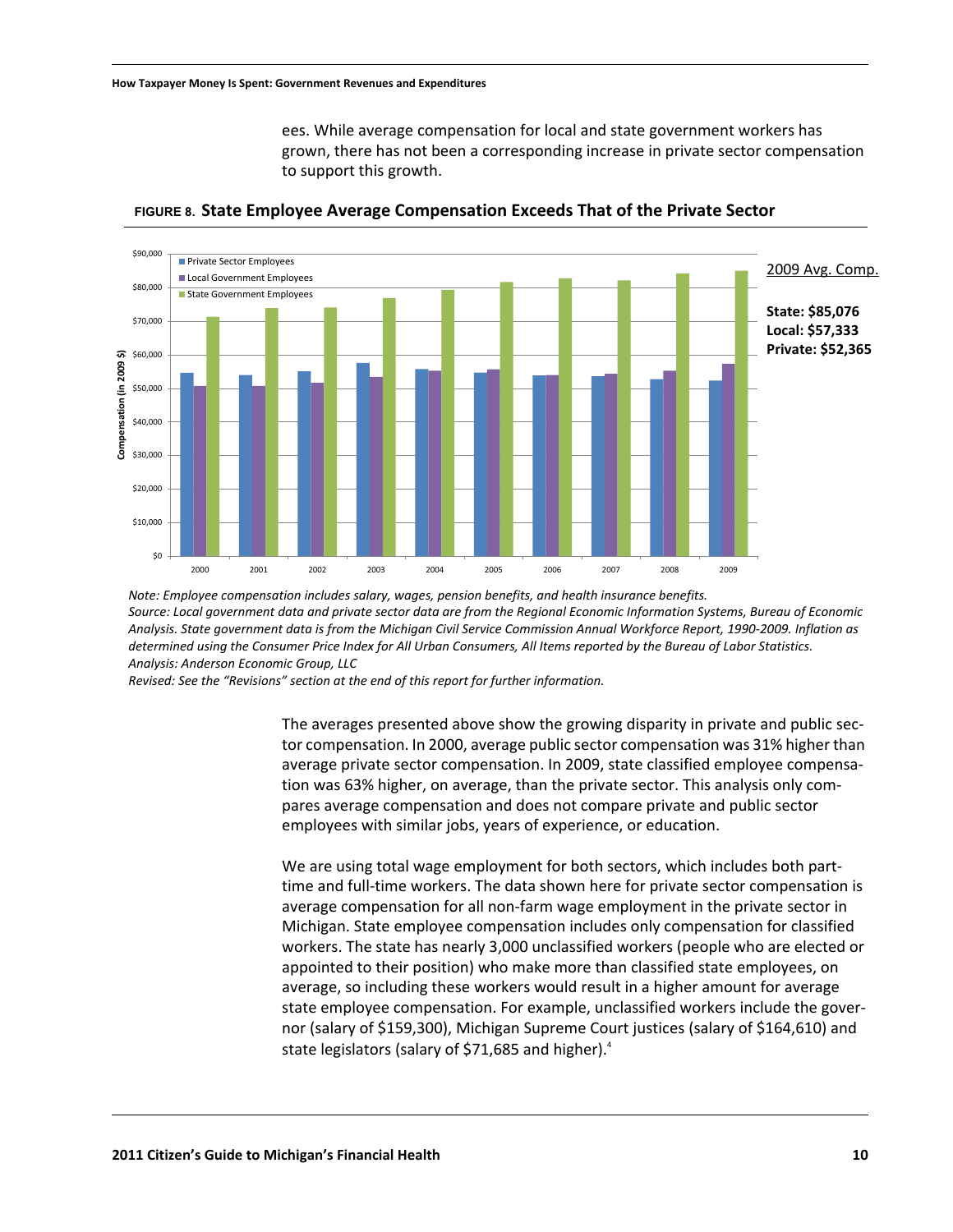Real growth in state employee compensation over the past decade has occurred almost exclusively through growth in the cost of employee benefits, including active employee health care, retiree health care, and pensions. In 2009, the average annual state employee salary was \$53,453 and average benefits were \$31,623. [Figure 9](#page-13-0)  shows that average salaries for state employees have stayed fairly constant at just over \$50,000 (in real terms) since 2000. In that same time period, benefit costs have grown from almost \$20,000 to almost \$32,000 per employee.



#### <span id="page-13-0"></span>**FIGURE 9. Benefits Are the Primary Source of Growth in Average State Employee Compensation**

*Note: Data is for classified state employees only.*

*Source: Michigan Civil Service Commission Annual Workforce Reports, Bureau of Labor Statistics Seasonally-Adjusted Consumer Price Index for All Urban Consumers, All Items to adjust for inflation. Analysis: Anderson Economic Group, LLC*

*Revised: See the "Revisions" section at the end of this report for further information.*

<sup>4. &</sup>quot;Salaries and Expense Allowances for Positions Subject to SOCC Recommendations, 2011," Michigan Civil Service Commission, State Officers Compensation Commission.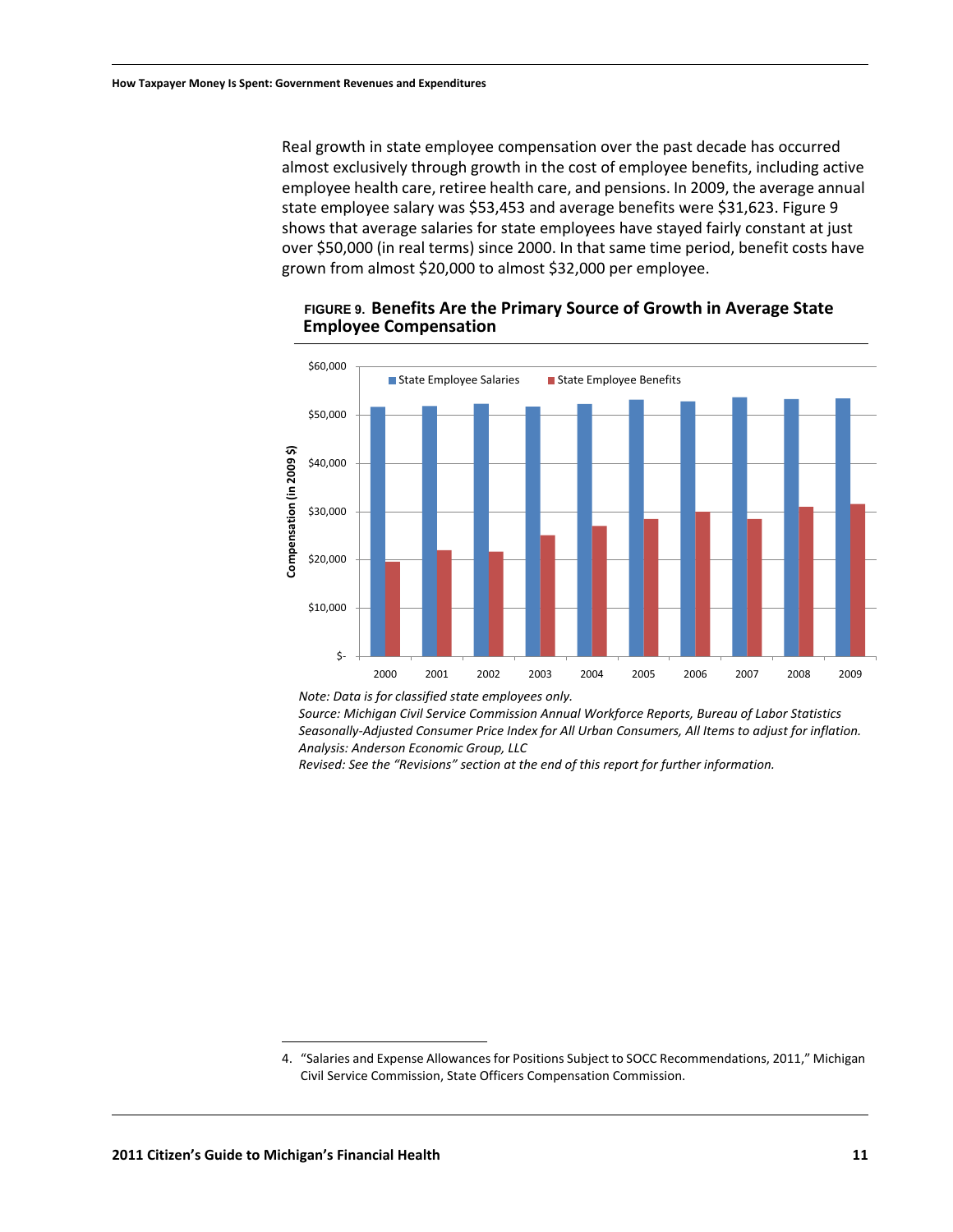# <span id="page-14-0"></span>*Michigan's Fiscal Health*

In order to spend at current levels, Michigan governments have:

- **1.** Drawn down reserves
- **2.** Borrowed money
- **3.** Increased unfunded pension and other retirement liabilities

<span id="page-14-1"></span>**RESERVES AND MAJOR FUND BALANCES**

**In recent years, governments and schools have drawn down their financial reserves or depleted their savings to support current spending levels.** State and school reserve levels are presented in [Figure 10](#page-14-2) below. Aggregate local government reserve information is not available on a statewide basis.

*State Government Reserves.* It is considered good practice to keep around 10% of annual operating expenditures in unrestricted fund balances to cover new, unexpected expenses or an unanticipated drop in revenue.<sup>5</sup> This is the state's equivalent of a cookie jar on the counter, or money in a savings account for unexpected needs. The State of Michigan had almost \$720 million in unrestricted fund balances in its major funds in FY 2010. That is 1.5% of total expenditures from those funds—well below the recommended 10%.

*School Reserves.* In FY 2004, public school districts had unrestricted reserves equivalent to over 10% of operating expenditures. Over the past few years, they have drawn down these reserves, bringing the reserve level to 5% last year.

<span id="page-14-2"></span>

#### **FIGURE 10. Government Savings Depleted, FY 2010**

*Source: Michigan CAFR; Department of Education Michigan Bulletin 1011 Analysis: Anderson Economic Group, LLC*

<sup>5.</sup> There is some disagreement as to the best level of reserves for government funds. The Government Finance Officers Association (GFOA) recommends 2 months 'worth (or about 17%) of reserves, while the National Association of State Budget Officers (NASBO) recommends a level of 5%. For the analysis shown here, we have chosen a level of 10%.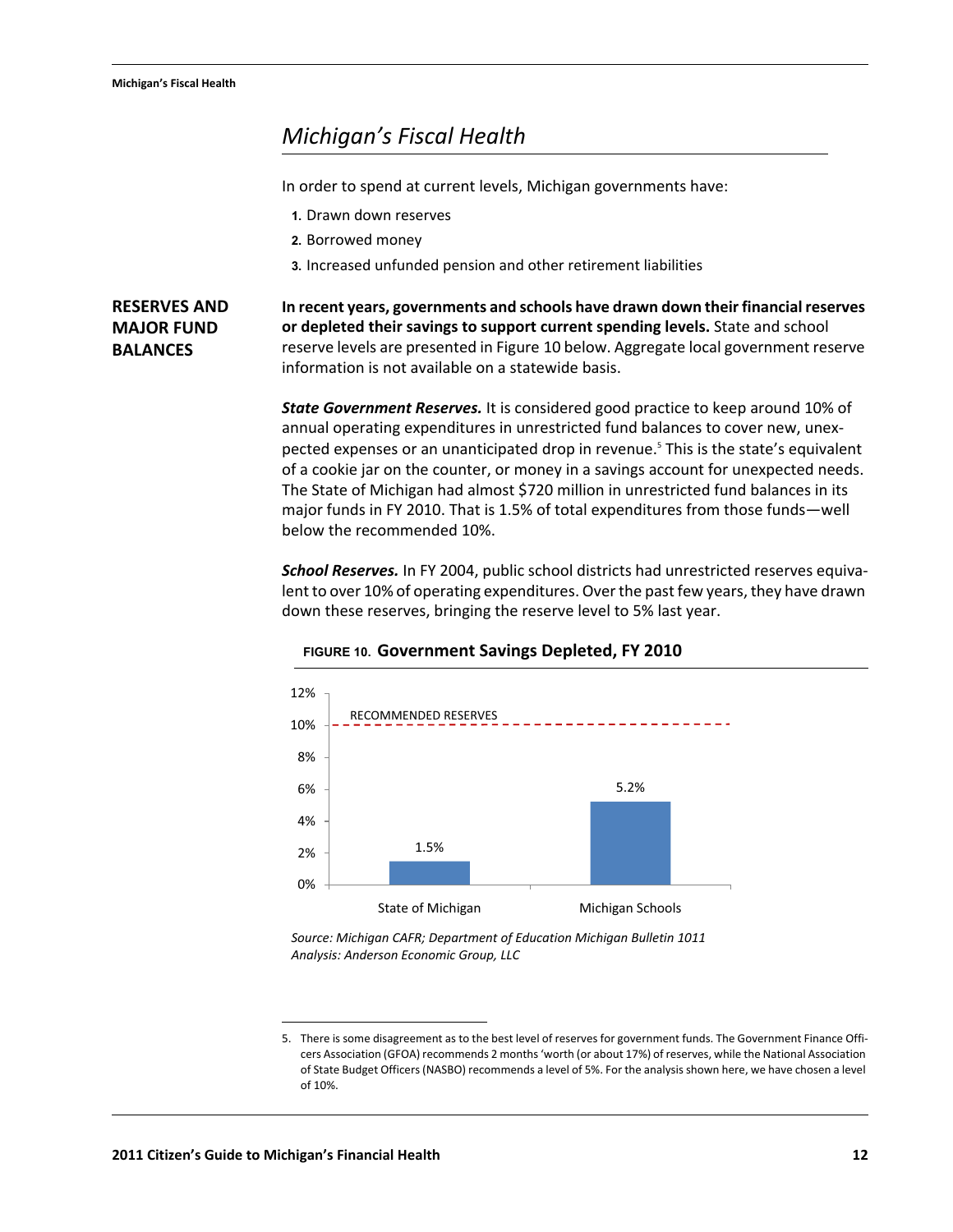#### <span id="page-15-0"></span>**MICHIGAN'S "RAINY DAY FUND"**

The state's "Rainy Day Fund" (officially, the Budget Stabilization Fund), is designed to help the state weather challenging economic periods or unforeseen emergencies.

*At the current level of \$2.2 million, the balance in the state's "Rainy Day Fund" is not enough to cover the cost of state government operations for 30 minutes.*

During good economic times money is put into the fund and during poor times, money is drawn out to fund government expenditures. The Budget Stabilization Fund had \$1.2 *billion* in it in FY 2000, but just \$2.2 *million* by FY 2005. The fund remains at that level today. **At \$2.2 million, the balance in the "Rainy Day Fund" is not enough to cover the cost of state government operations for 30 minutes.** See [Figure 11](#page-15-2) below.

<span id="page-15-2"></span>



*Analysis: Anderson Economic Group, LLC Annual Report, FY 2008-09 Source: Michigan Senate Fiscal Agency; Michigan Department of Treasury*

### <span id="page-15-1"></span>**CASH ON HAND AND INTERNAL BORROWING**

**The General Fund and the School Aid Fund do not have cash on hand. The state takes out short-term loans to pay current bills.** In order to make scheduled payments for services, the state government has begun borrowing through short-term general obligation loans that have to be paid back within the fiscal year. In eight of the last nine years, the State of Michigan borrowed over \$1.2 billion at the beginning of the fiscal year that it paid back *with interest* at the end of the fiscal year. **The Constitution requires that short-term state borrowing in any given year must not exceed 15% of unrestricted state revenues from the previous year.**

As shown in [Figure 12 on page 14](#page-16-1), the State had a positive cash balance in major funds until 2002, but has borrowed to make payments each year since 2004, resulting in a negative cash balance. A negative cash balance occurs when a fund currently owes more money to other funds and entities than it has in cash on-hand.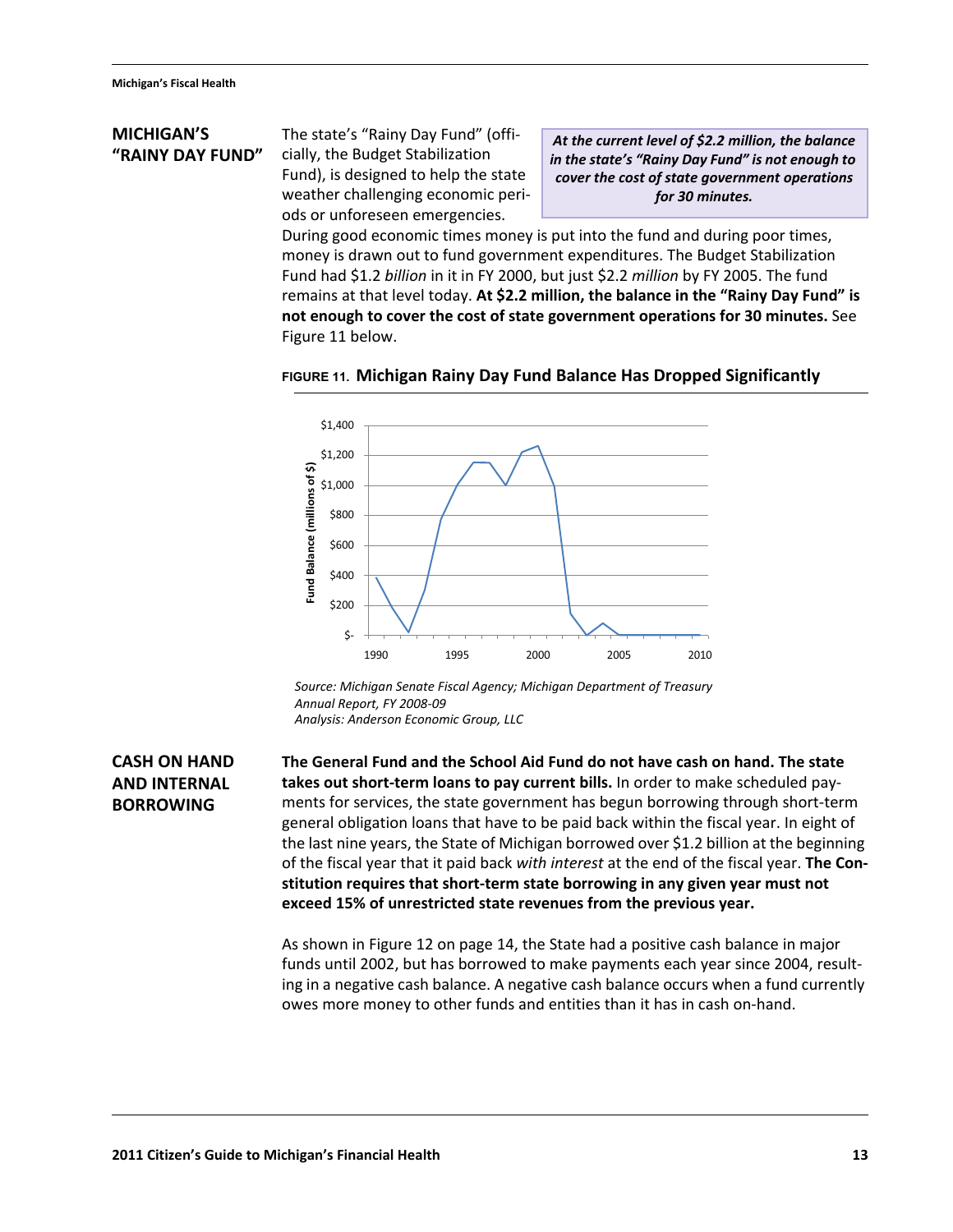<span id="page-16-0"></span>**PUBLIC** 

**BORROWING**



<span id="page-16-1"></span>**FIGURE 12. The State's Negative Year-End Cash Balances, FY 2000-FY 2010**

*Note: Major funds are the General Fund, School Aid Fund, and Budget Stabilization Fund Analysis: Anderson Economic Group, LLC Source: Michigan Department of Treasury, Annual Report, FY 2008-09*

The School Aid Fund has ended the fiscal year with no cash on hand each year for the past ten years. In order to continue funding schools in Michigan, cash is diverted from other state funds

*Each year, school operations continue only because money that had originally been designated for other purposes is temporarily re-routed into the School Aid Fund.*

into the School Aid Fund. In other words, **each year school operations continue only because money that had originally been designated for other purposes is temporarily re-routed into the School Aid Fund.** The State's General Fund has had similar problems. A the end of 2001, the General Fund had over \$1 billion in cash. By 2003, that amount had dropped to \$7 million and has stayed roughly the same ever since.

#### *State Government Debt*

Governments and schools do not always have the cash on hand to pay for large projects like new buildings or even to make scheduled payments. Like households, governments borrow to pay for larger expenditures, or to deal with cash-flow problems.

In FY 2010, the State of Michigan had over \$1.6 billion in outstanding general obligation debt, borrowed mostly for loans to school districts and environmental protection projects. In addition, the State had \$5.5 billion in outstanding special revenue bond debt, and public authorities created by the State had \$16.6 billion in outstanding special revenue bond debt in FY 2010. (Public authorities are independent government entities with designated revenue streams, so if they fail to repay their debts, the state taxpayers are technically not on the hook for the shortfall.) Figure 13 on page 15 shows these three types of state debt.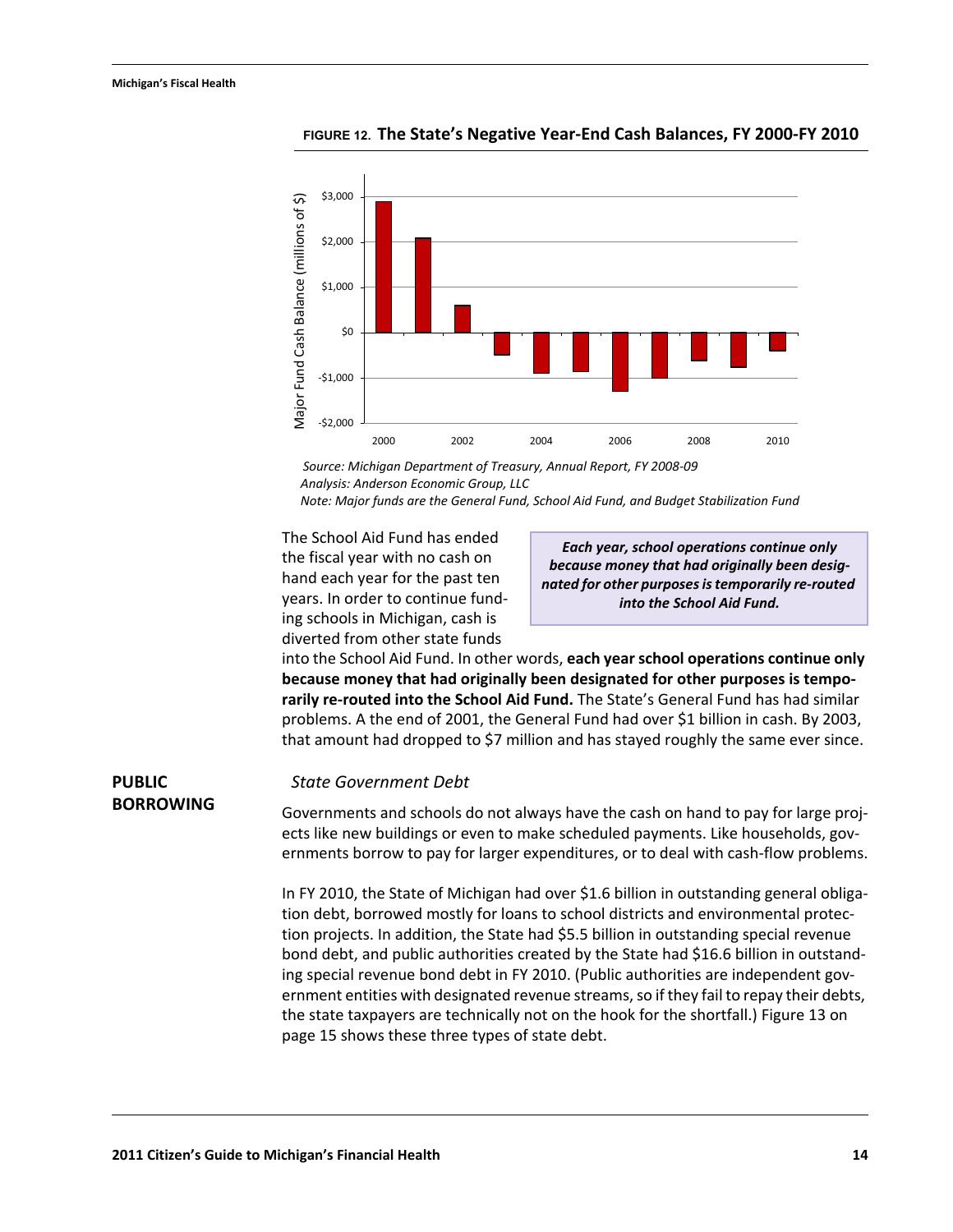

**FIGURE 13. Debt Owed by State Government Grew, FY 2001ͲFY 2010**

*Analysis: Anderson Economic Group, LLC*

*Note: The shift from state revenue bonds to public authority bonds in 2010 was due to the reͲcategorization of the Tobacco Settlement Finance Authority, which carries approximately \$1.1 billion in debt, as part of an independent public authority.*

**The state has borrowed money at a faster pace than personal incomes have grown over the past 20 years.** The level of state debt per person has increased from \$724 per person in 1979 (in 2010 dollars) to over \$2,430 per Michigan resident in 2009 (in 2010 dollars), as [Figure 1](#page-17-0)4 shows.



<span id="page-17-0"></span>**FIGURE 14. Debt Far Outpaces Income, FY 1979ͲFY 2009**

Please purchase 'e-PDF Converter and Creator' on http://www.e-pdfconverter.com to remove this message. *Analysis: Anderson Economic Group, LLC Source: State of Michigan, Michigan Department of Treasury, Annual Reports*

*Note: Total debt includes state general obligation debt, stateͲbacked revenue dedicated debt, and*  $debt$  *issued by state-created public authorities.*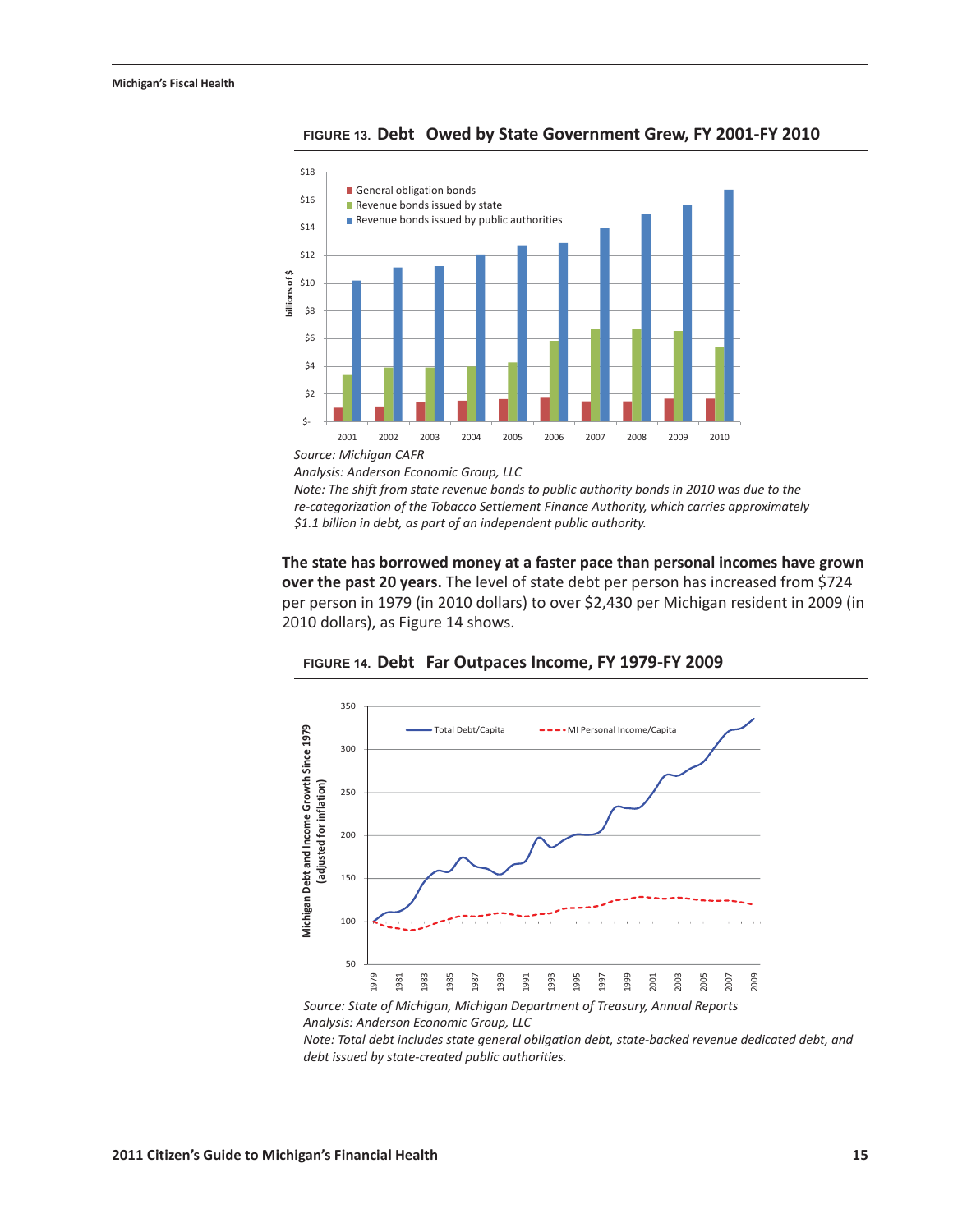State public debt (including debt issued by state-created public authorities) compared to annual state tax revenue is shown in Figure 15, adjusted for

*The level of state debt per person has increased from \$724 per person in 1979 to over \$2,431 per Michigan resident in 2009.*

inflation. State revenue from taxes used to be almost twice as much as the state's outstanding debt, but debt has grown while tax revenue has fallen. **Today, outstanding state debt levels are greater than annual state tax revenue.**



#### **FIGURE 15. State Tax Revenue Compared to Total State Government Debt, FY 1995-FY 2010**

*Analysis: Anderson Economic Group, LLC Source: Michigan Department of Treasury, Annual Reports; Michigan Senate Fiscal Agency*

#### *Local Government and School Debt*

Local governments and school districts also take on short- and long-term debt. They take on short-term debt primarily for cash-flow reasons, and long-term debt in order to fund schools, utilities, and larger projects. **Similar to the State, local government debt has increased considerably over the past decade.** Combining school districts, municipalities, and local special districts (such as waste management districts, special assessment districts, etc.), total debt outstanding at the end of 2008 was \$46.7 billion (in 2010 dollars), up from \$35.1 billion in FY 2000 (in 2010 dollars).

#### *Total Government Debt*

Total government debt (local governments + school districts + state) has grown from \$52 billion in FY 2000 to almost \$70 billion in FY 2008 (in 2010 dollars). Adjusting for inflation, this is almost a 35% increase over eight years. As shown in the following table, local government and schools increased their debt by a third during this time period, while state debt increased by 40%.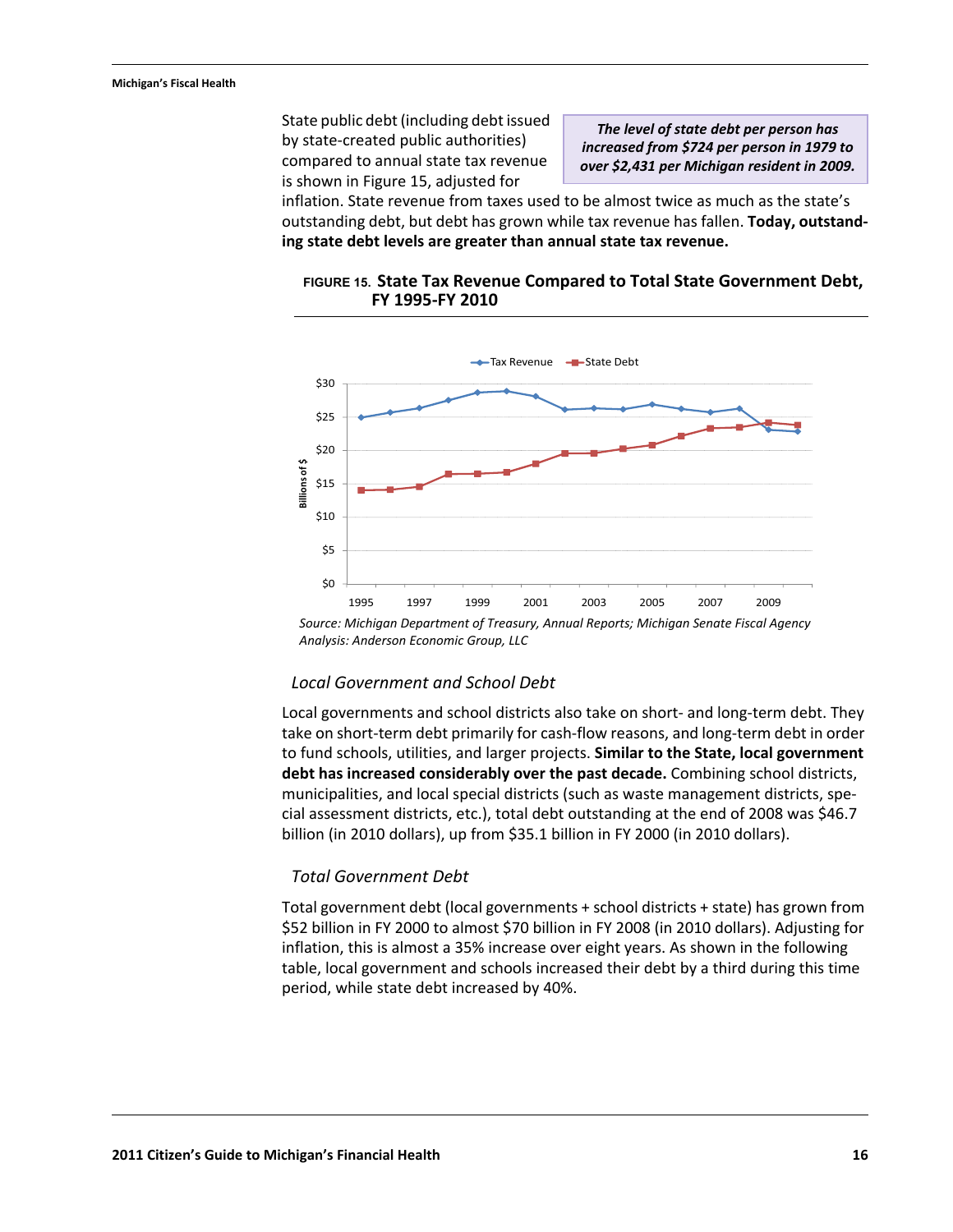| Total Government Debt Grew, FY 2000-FY 2008 (in 2010 \$) |                |                |                                                 |  |  |  |
|----------------------------------------------------------|----------------|----------------|-------------------------------------------------|--|--|--|
|                                                          | 2000           | 2008           | <b>Average Annual</b><br>Increase,<br>2000-2008 |  |  |  |
| <b>State Government</b>                                  | \$16.7 billion | \$23.5 billion | 4.4%                                            |  |  |  |
| <b>Local Governments</b><br>and Public Schools           | \$35.1 billion | \$46.7 billion | 3.6%                                            |  |  |  |
| <b>TOTAL</b>                                             | \$51.8 billion | \$70.2 billion | 3.9%                                            |  |  |  |

*Source: State Treasurer Report, U.S. Census of Governments State and Local Finance Survey*

*Analysis: Anderson Economic Group, LLC*

*Note: Total debt includes state GO debt, state-backed revenue dedicated debt, debt issued by public authorities, and local governments and public school-debt.*

## <span id="page-19-0"></span>**PENSION AND RETIREE HEALTH CARE OBLIGATIONS FOR PUBLIC EMPLOYEES**

**Michigan has not adequately funded its future retirement obligations for public employees.** Public employees who meet certain requirements, such as years of service and age, receive a pension when they retire. Many also have the option to enroll in a retiree health care program.

#### *Public Pension Benefits*

Pension benefits are pre-funded by contributions from employers (governments or school districts) and employees, who often need to contribute a certain percentage of their salary. There are three principal statewide pension systems: the Michigan Public School Employees Retirement System (MPSERS), the Michigan State Employees Retirement System (MSERS), and the Municipal Employees Retirement System (MERS). MPSERS and MSERS are managed by the State of Michigan, while MERS is an independent public corporation, overseeing a retirement fund for local governments across the state. The largest pension system in Michigan, by far, is MPSERS (for public school employees) which has over \$30 billion in net assets and serves 440,000 active and retired employees.

Investment returns for these systems have been very poor the past few years. In 2008 and 2009, state and local retirement systems lost a combined \$15 billion in net investments before gaining about \$5 billion in 2010. Benefits paid to

*Quickly rising benefits, poor market conditions, and insufficient contributions have resulted in a total state and local pension fund shortfall of at least \$18.2 billion.*

retirees, on the other hand, have continued to rise from year to year. Total pension benefits paid by the state have risen by 4.8% per year while local government pension benefits have risen by 4.3% per year since 2000, after adjusting for inflation.

Each of these funds remains solvent, but pension funds are only properly funded when current contributions are enough to meet expected future payments for today's employees. **The combination of quickly rising benefits, poor market conditions, and stagnant or slowly rising contributions have made for a considerable shortfall in funding for future public sector pension obligations.**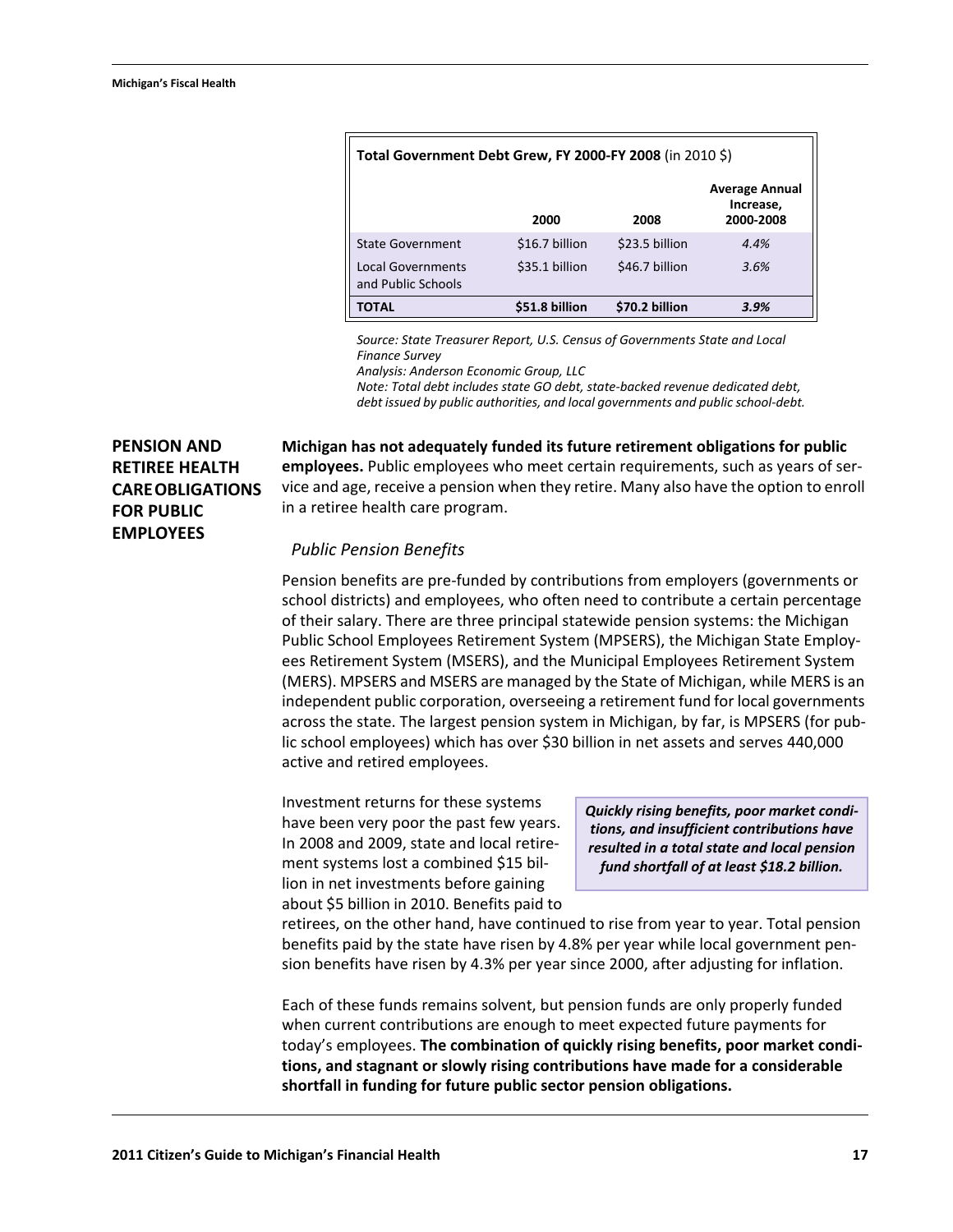

#### **FIGURE 16. Shortfall in Funding of Public Pension Systems in Michigan**

*Analysis: Anderson Economic Group, LLC Source: Comprehensive Annual Financial Statements for MSERS, MPSERS, MERS, DGRS, and DPFRS*

> Figure 16 shows the present value of total future obligations for the largest public retirement funds in Michigan compared to the appraised value of the funds' assets. When future obligations exceed the value of the funds' assets, the fund has a shortfall. Worsening market conditions and insufficient contributions have combined to result in a total state and local pension fund shortfall of at least \$18.2 billion.

#### *Retiree Health Care Benefits*

Each of the retirement systems mentioned in the previous section also funds retiree health care. These benefits are pay-as-you-go, meaning they are not pre-funded. *Unlike state pensions, these benefits are not guaranteed by the State Constitution.*

MERS, which serves local governments across Michigan, just started its retiree health benefits programs in 2004. The MERS health care fund now has \$217 million in net assets, but only paid out \$6.6 million in benefits in 2009 since only a few enrollees have retired. In 2010, MSERS and MPSERS paid out \$330.5 million and \$650.7 million, respectively, in retiree health benefits. **Since MSERS and MPSERS health care benefits are not pre-funded, their unfunded future obligations are significant, at \$12.6 billion and \$27.6 billion, respectively.** Detroit paid \$300 million in retiree health care benefits in 2010, but maintained a fund balance of only \$6 million for retiree health care. All future liabilities for retiree health care in Detroit, an estimated \$5 billion, are unfunded.

<span id="page-20-1"></span><span id="page-20-0"></span>**UNEMPLOYMENT INSURANCE BENEFITS After years of high unemployment, Michigan's Unemployment Compensation Fund is broke.** Unemployment compensation funds are funded through Michigan employer taxes and federal dollars. The federal government currently pays for all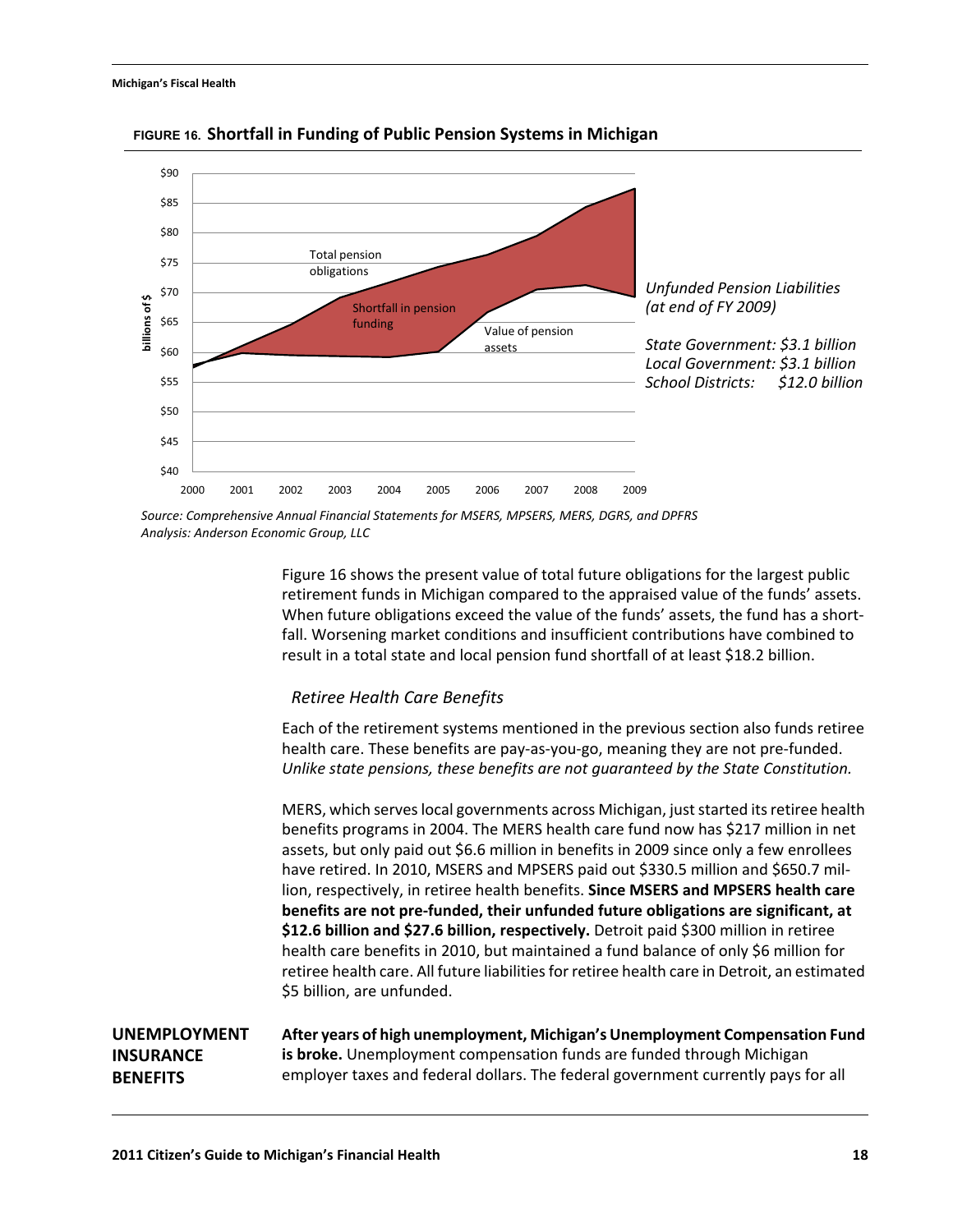#### **Michigan's Fiscal Health**

extended unemployment benefits (all benefits beyond 26 weeks, and up to 99 weeks). When states are no longer able to fund their own unemployment insurance, the federal government offers loans. Ideally, the funds increase during good times so that they are large enough to handle the drain from high unemployment during recessions. However, these funds are not intended to handle an entire decade of high unemployment, which the state of Michigan has recently experienced.

As shown in [Figure 17,](#page-21-0) the last time that Michigan's Unemployment Compensation Fund received more payments from employers and the federal gov-

*In 2009 and 2010, Michigan borrowed a combined \$3.5 billion from the federal government in order to continue making payments on unemployment insurance claims.*

ernment than it paid out to the unemployed was in 2000. At the end of that fiscal year, the fund had a surplus of \$3.3 billion. In 2008, after 7 consecutive years of an unemployment rate in Michigan at or above 7%, the fund became insolvent, *surviving since then only due to loans from the federal government*.



#### <span id="page-21-0"></span>**FIGURE 17. Michigan Unemployment Trust Fund Insolvent**

*Sources: Michigan Comprehensive Annual Financial Reports Analysis: Anderson Economic Group, LLC*

In 2009 and 2010, as the statewide unemployment rate rose to over 14%, Michigan borrowed \$3.5 billion from the federal government in order to continue making payments on unemployment insurance claims. **By the end of 2010, Michigan's unemployment trust fund was in the red by \$3 billion.**

Until now, the state government has not had to pay interest on these loans, but interest will be charged this year, barring Congressional action. Also, the state enforces a special tax on some businesses whenever its unemployment insurance fund is insolvent. This tax had been postponed due to the poor economy, but will begin this year.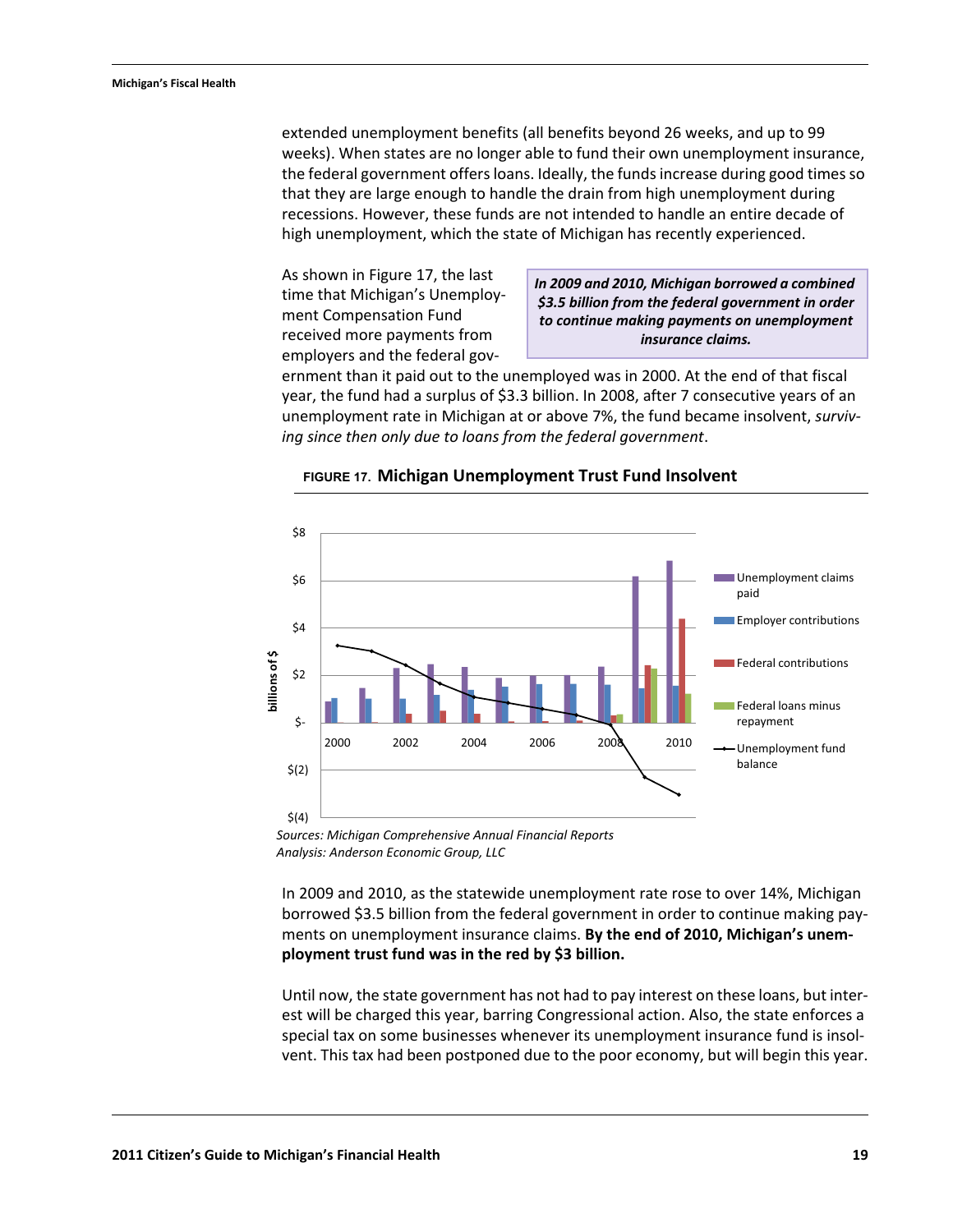#### <span id="page-22-0"></span>**MICHIGAN'S CREDIT RATING Michigan maintains a sound credit rating despite its challenges.** The credit-worthiness of the State of Michigan is assessed by three rating agencies: Standard and Poor's, Moody's, and Fitch. The market assesses the budget practices of the State and determines whether it believes Michigan has the ability to re-pay its debts. A

ranking of AA or AAA is considered a secure, or high-quality investment. The State of Michigan had a AAA rating in 2000. Since then its ratings have slipped a bit to AA-, according to Standard & Poor's, but Michigan is still considered a high-quality investment. This is critical, as the state's credit rating affects the cost of borrowing, and local units of government rely on the state's credit rating when securing financing.

## <span id="page-22-1"></span>**A WIDENING PUBLIC BUDGET GAP**

A *deficit* is the extent to which expenses exceed revenues in a given year. However, state and local governments have unfunded obligations that are not recognized in their deficits—namely, unfunded pensions and retirement health benefits are not recognized as liabilities and therefore not included in the budget surplus or deficit figure. Though governments have not fully funded these obligations, they will eventually have to pay for them since the Michigan Constitution guarantees pensions (but not retiree health benefits) for public employees. We present an alternative measure to the budget deficit called the *public budget gap*.

To measure the public budget gap in any given year, one adds any new unfunded obligations for pensions or retiree health benefits accrued during the year to current expenses.<sup>6</sup> This gives the total amount needed to fully fund state and local governments' obligations for the fiscal year. Subtracting these new "expenses" from revenues gives the public budget gap for that year. For FY 2009, the deficit for the State of Michigan (derived by subtracting expenses from revenues) was \$3.8 billion and for local governments was an estimated \$1.0 billion. Accounting for unfunded pensions and unfunded retiree health benefits, the *public budget gap* was \$8.3 billion in 2009 for the state and \$1.9 billion for local governments. This is the amount of new unfunded liabilities and uncovered expenses accrued during that year, as shown in the table below.

| Michigan's Public Budget Gap in FY 2009 (millions of \$) |                            |                      |              |  |  |
|----------------------------------------------------------|----------------------------|----------------------|--------------|--|--|
|                                                          | <b>State</b><br>Government | Local<br>Governments | TOTAL        |  |  |
| Surplus / (Deficit)                                      | (53,826)                   | (51,024)             | (54, 850)    |  |  |
| - New Unfunded<br><b>Pension Obligations</b>             | (53,893)                   | (5912)               | (54,805)     |  |  |
| - New Unfunded Health<br><b>Care Obligations</b>         | (\$602)                    | n/a                  | (\$602)      |  |  |
| <b>PUBLIC BUDGET GAP</b>                                 | (\$8,320)                  | (\$1,936)            | ( \$10, 256) |  |  |

*Sources: See Figure 17 notes*

<sup>6.</sup> In deriving the public budget gaps presented here, for local governments, unfunded retiree health care obligations are not included due to data limitations. Pre-2006, state retiree health care obligations are estimates.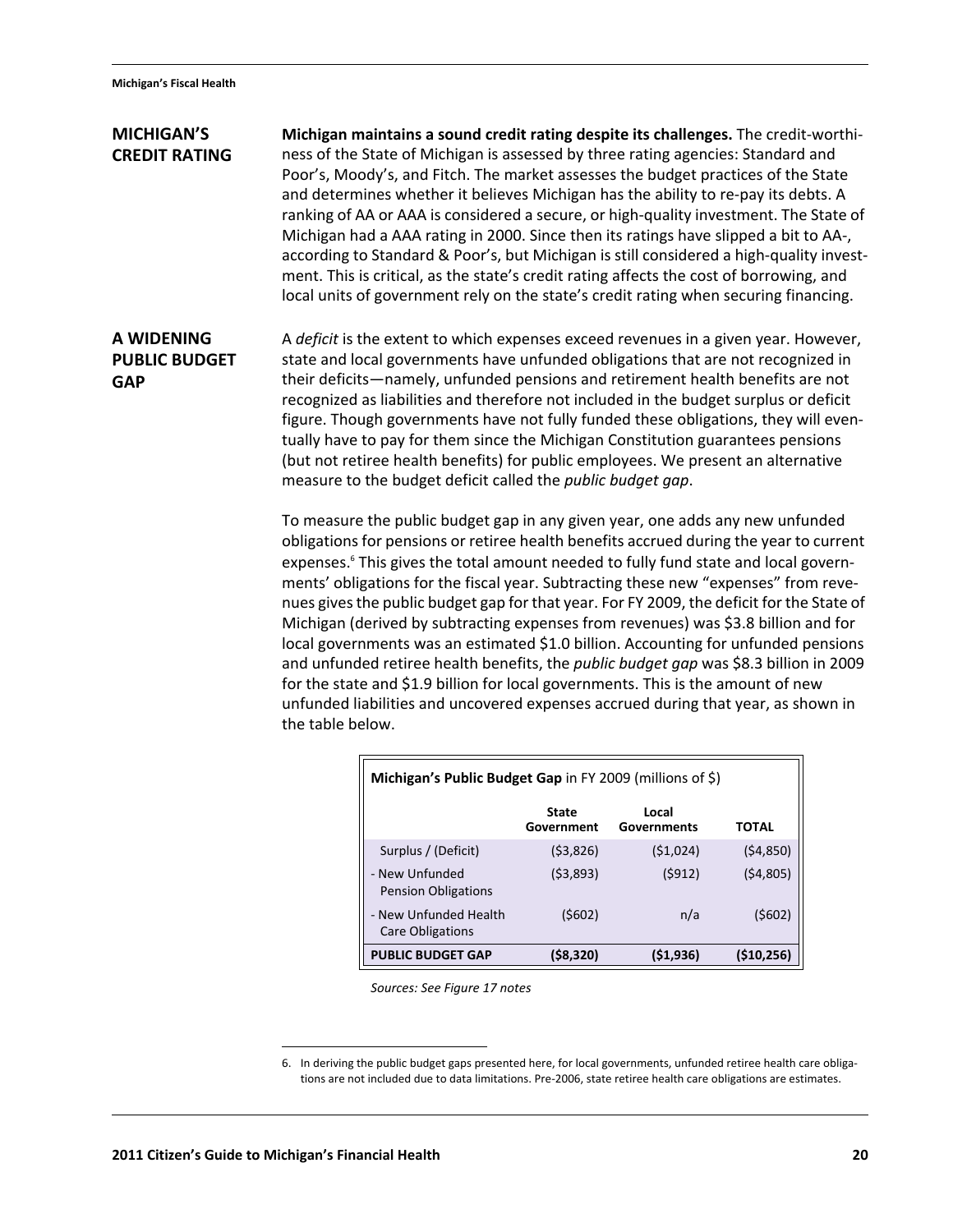#### **Michigan's Fiscal Health**

Public budget gaps for each year between 2001-2009 are shown in [Figure 18](#page-23-0) for state and local governments. The large negative public budget gaps in years 2002 through 2005 were mainly due to the state under-funding its pensions. In each of these years, state pensions added \$2 to \$4 billion in unfunded obligations. In 2006 and 2007, the state actually had a surplus using the public budget gap measure because the state lowered its unfunded pension obligations by a combined \$5 billion in those two years.



<span id="page-23-0"></span>**FIGURE 18. The Public Budget Gap Widens for State & Local Governments**

*State and Local Finance Survey, AEG estimates Sources: State of Michigan CAFR, CAFRs for state and local pension plans, U.S. Census Bureau*

*Analysis: Anderson Economic Group, LLC*

*data limitations. Pre-2006 retiree health care obligations for the state are estimated due to data Note: Unfunded obligations for local government retiree health care are not included due to limitations. Unfunded public school teacher pensions and retiree health care are included in "State Government" because the state government is constitutionally or contractually obligated to provide these benefits.*

#### *Cumulative Public Budget Gap*

Public budget gaps are like deficits in that, over time, they accumulate. For example, if the state has two consecutive years with a public budget gap of \$5 billion in each year, that means that state

*The State government had a cumulative public budget gap at the end of FY 2009 of \$43.3 billion.*

government has underfunded its obligations and expenses by a total of \$10 billion over those 2 years. The state's *cumulative public budget gap,* accrued over its history, can be estimated by subtracting all of the state's unfunded pension and retiree health care obligations from the state's net equity. By the end of 2009, the net equity of the state government stood at \$11.7 billion. **If the state government were to recognize appraised pension obligations and contractually-promised retiree health care obligations on its balance sheet, the State would need to subtract \$55 billion from its net equity to arrive at the State's** *cumulative public budget gap* **of \$43.3 billion at the end of 2009***.*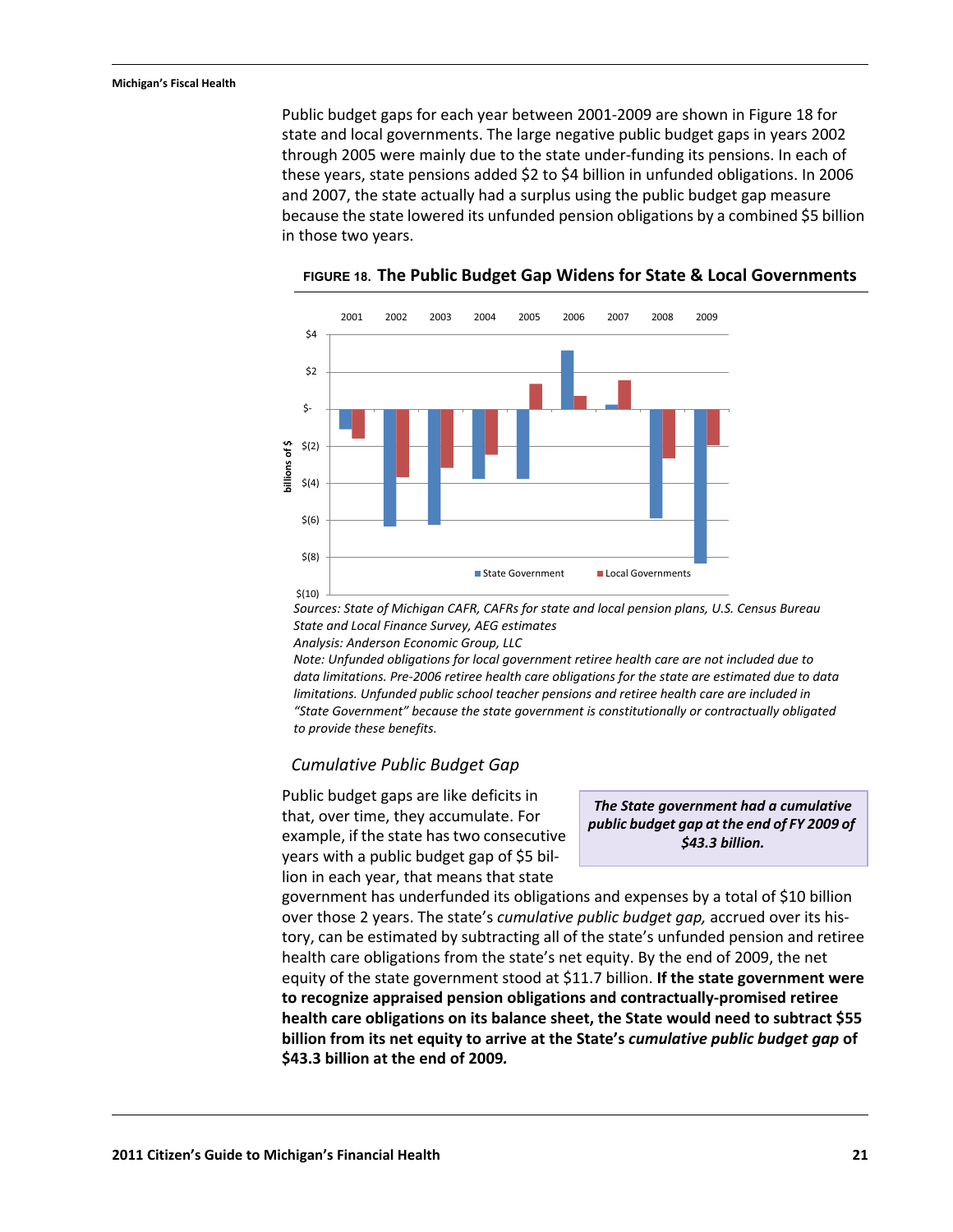# <span id="page-24-0"></span>*How This Report Was Developed*

The goal of this report was to provide the public with as much information as possible on the revenues, expenditures, and other financial activities of state and local governments. On behalf of Governor Rick Snyder, Business Leaders for Michigan commissioned this report from Anderson Economic Group. A special note of appreciation is extended to the following organizations, who also contributed to the design and content of this report:

- **•** Citizens Research Council of Michigan
- **•** Michigan Association of Certified Public Accountants
- **•** Michigan Government Finance Officers Association

<span id="page-24-2"></span><span id="page-24-1"></span>

| <b>DATA SOURCES</b><br><b>AND NOTES</b>  | State government data is from the Michigan Comprehensive Annual Financial Report<br>(CAFR), the FY 2009 Annual Report of the Michigan State Treasurer, and the CAFRs of<br>the public pension systems (MERS, MPSERS, and MSERS). Historical state appropria-<br>tions data is from the Michigan Senate Fiscal Agency. The Michigan Department of<br>Treasury provided FY 2010 unaudited Michigan Comprehensive Annual Financial<br>Report (CAFR) information on state revenues, expenditures, reserves, and debt.<br>Local government data is from U.S. Census of Governments State and Local Finance |
|------------------------------------------|-------------------------------------------------------------------------------------------------------------------------------------------------------------------------------------------------------------------------------------------------------------------------------------------------------------------------------------------------------------------------------------------------------------------------------------------------------------------------------------------------------------------------------------------------------------------------------------------------------|
|                                          | survey. We reviewed local government data provided to the Michigan Department<br>of Treasury, but found it to be inconsistent year-to-year, and thus relied on the U.S.<br>Census data. This too has its problems as it is unaudited survey data compiled by the<br>Census. We used the Department of Education Bulletin 1011 data for local schools.                                                                                                                                                                                                                                                 |
|                                          | The information presented is the most recent data available by fiscal year. For most<br>indicators, this is FY 2010. For the state government, the fiscal year runs October 1 to<br>September 30 while local governments vary. While the goal is to present the same<br>information for all public entities, local data limitations prevented us being able to<br>do this for all measures.                                                                                                                                                                                                           |
| <b>OTHER SOURCES</b><br><b>AND LINKS</b> | This report, along with a detailed supplemental data and methodology appendix, can<br>be found at www.michigan.gov/budget. For other information about state govern-<br>ment funding, please refer to the following resources:                                                                                                                                                                                                                                                                                                                                                                        |
|                                          | • Michigan Comprehensive Financial Report<br>(http://www.michigan.gov/documents/budget/cafr2009_313817_7.pdf)<br>• Annual Report of the Michigan State Treasurer<br>(http://www.michigan.gov/documents/treasury/STAR08-09_322948_7.pdf)<br>• Michigan House Fiscal Agency<br>(http://www.house.mi.gov/hfa/)<br>• Senate Fiscal Agency<br>(www.http://www.senate.michigan.gov/sfa/)<br>• Citizens Research Council of Michigan<br>(www.crcmich.org)                                                                                                                                                    |